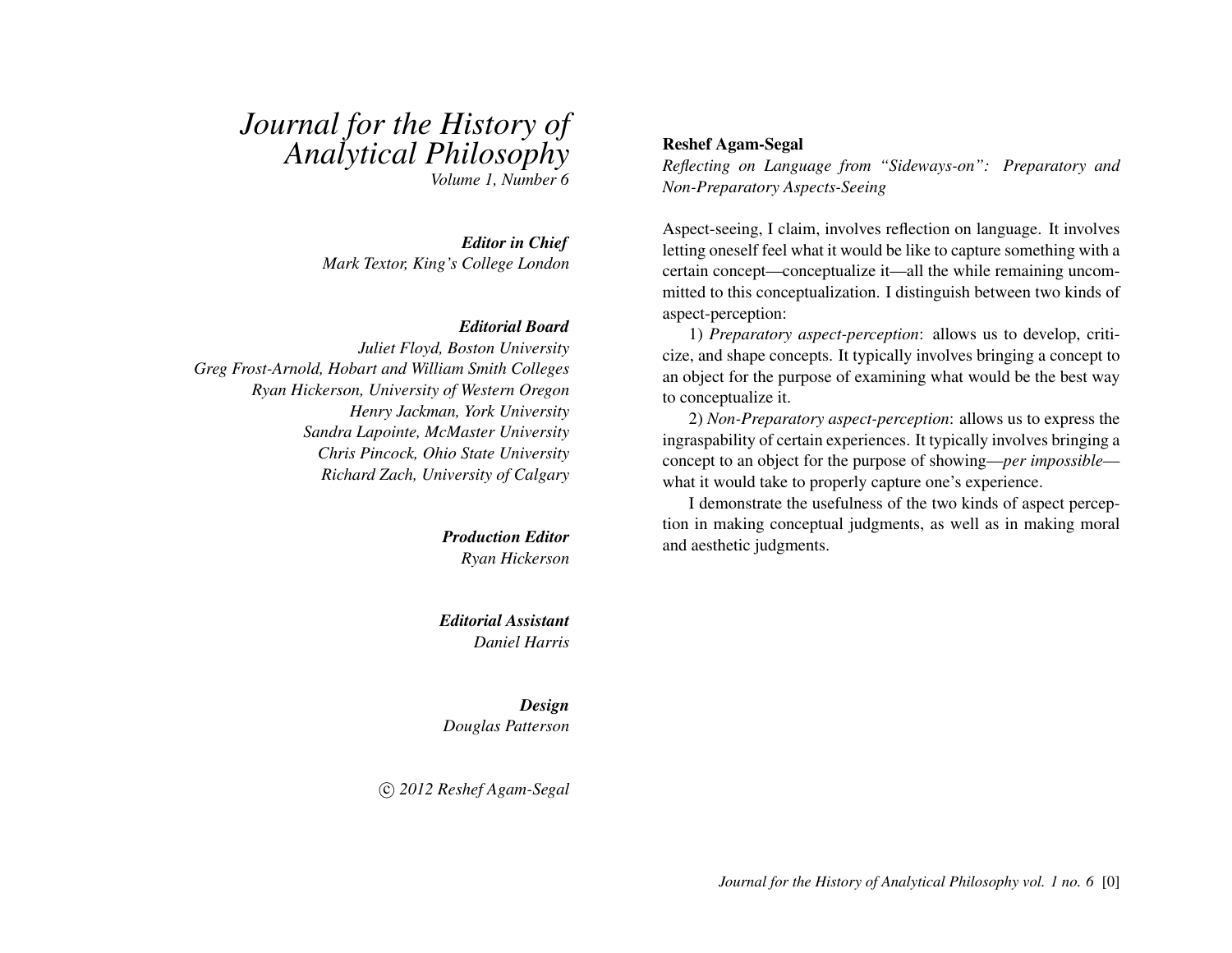# *Reflecting on Language from "Sideways-on": Preparatory and Non-Preparatory Aspects-Seeing*[1](#page-14-0)

# Reshef Agam-Segal

We have the power to shape our own language. We do that when we feel we lack the resources with which to make sense of things, or when we feel that the concepts we have do a bad job. We may, for example, have difficulty deciding whether to call something "baby" or "embryo." Partly, our difficulty is conceptual. To that extent, it is not that we do not have enough facts; what we lack is more basic. The two terms, 'baby' and 'embryo,' bring with them two different sets of norms, two conceptual nexuses—two distinct and possibly incompatible ways of making sense of, capturing in thought, that thing in the woman's womb: Thinking about it as an embryo will reflect interest in things like brain- and lung-activity; thinking about it as a baby is, for instance, thinking about its name, of holding it when it cries, of talking to it, and making eye contact. We can, of course, just decide; but we would like to have a reason with which to justify our decision. What we lack in some cases, then, is conceptual clarity that could help guide the way we treat something—a clear set of concepts with which to make sense of it.<sup>[2](#page-14-1)</sup> We need to conceptualize—not only (or even mainly) to find the right words, but more generally to place an object in a particular network of practices and interests: to give it a logical function. In terms borrowed from Wittgenstein's *Tractatus*, we need to see a symbol in the sign [\[Wittgenstein,](#page-17-0) [1922\]](#page-17-0). And we do not just need the ability to *make* a conceptual judgment, but primarily the ability to exercise that judgment: make sense of the object in front of us in practice. In this sense, until we decide what to call it and how to treat it, we are not firmly grasping what is in front of us.

<span id="page-1-0"></span>Or take another example. A musical theme leaves a certain aesthetic impression on us. We want to use the word 'pensive' to describe the theme. But here, of course, 'pensive' would not be used as it normally is; the musical theme is not a living creature and does not have a mind. Here again, we are trying to grasp an experience by means of language, and the experience does not give itself easily. We need to get imaginative.

In this paper, I would like to discuss, compare, and contrast several ways in which we reflect on language and on our ways of making sense of things. That reflection about concepts is even possible may seem surprising: Concepts make deliberation and reasoning possible in the first place; they give us the language—the norms with which to think. But when our difficulty is indeed conceptual, we cannot assume that our language is safe to use, that the concepts we use in deliberation are the right ones. How is it possible to ask questions about language, then, when we cannot even feel safe using language to ask those questions?

Part of the answer is that conceptual difficulties tend to be local. In reflecting about a concept, we can usually rely on other concepts that we are safe using. But this is only part of the answer. Another part, which will be my focus here, is our ability to perceive aspects, the phenomena at the center of Wittgenstein's discussion in §xi of the second part of *Philosophical Investigations* [\[Wittgenstein,](#page-17-1) [1958\]](#page-17-1). Aspect-perception, I will claim, allows us to reflect on our ways of capturing the world in thought and practice: to conceptualize. It can thus be used to justify conceptual judgments. In turn, this may allow us to make certain moral and aesthetic judgments.

<span id="page-1-1"></span>The discussion of aspects stands at the crossroad of several philosophical issues: the nature of psychological concepts and of imagery, the character and uses of the imagination in perception and elsewhere, the status of metaphors, and the nature of mathematical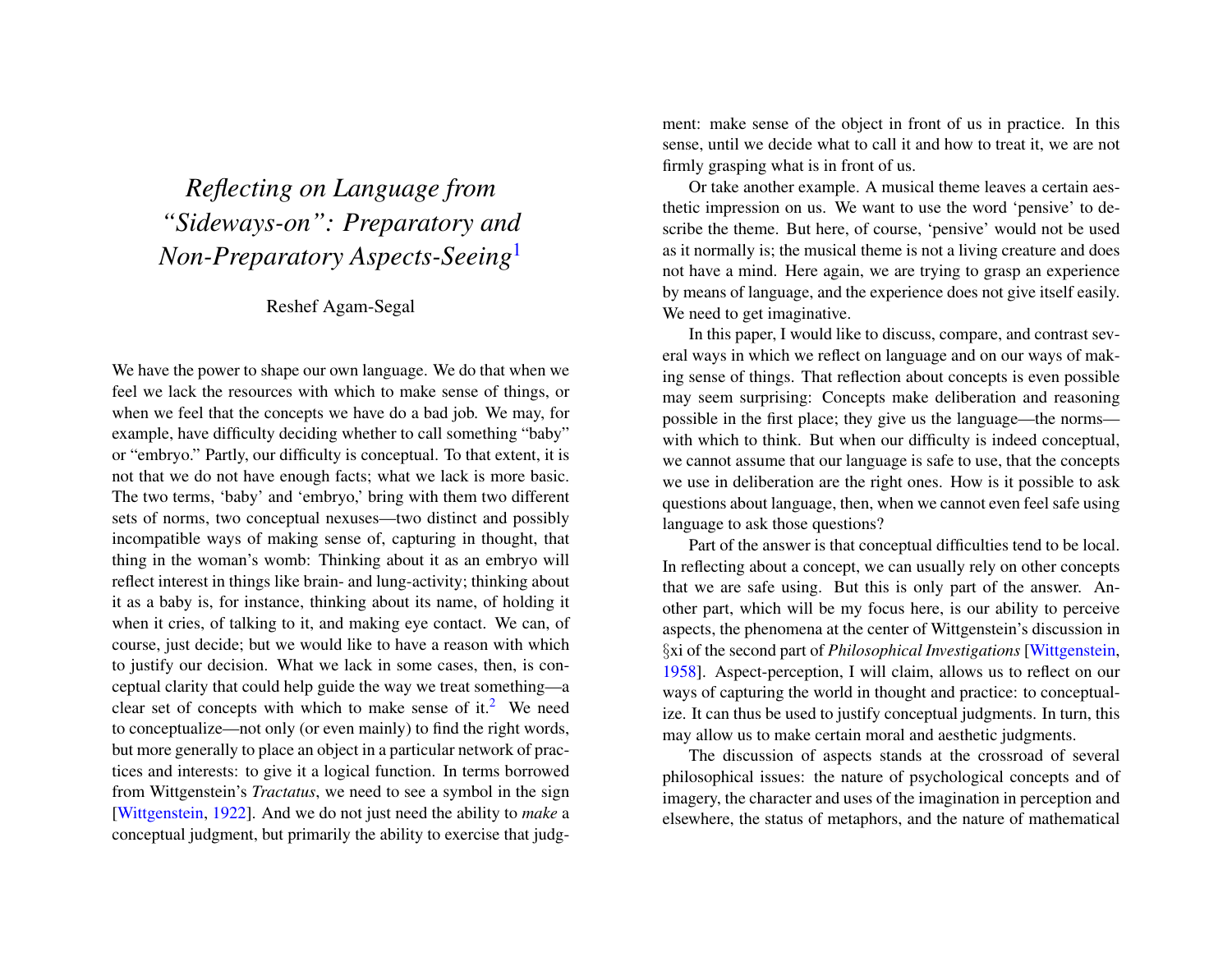discoveries. What binds those issues together, I believe, is that they either involve difficulties of conceptualization, as in the discussion of psychological concepts, or involve a question about the very idea of conceptualization, as in the discussion about metaphors and the imagination. I do not propose to connect the phenomena of aspectseeing to any of those other philosophical issues here; this is a task for other occasions. I will instead concentrate on the general issue: on how aspect-perception allows us to reflect on language or, more generally, reflect on the ways we make sense of things—capture the world in thought and practice.

We might not expect aspect-experiences to be reflective. They are typically experiences in which an object changes right before one's eyes without changing perceptually. Take Robert Jastrow's duck-rabbit,  $\leq$ , for example. This may appear, at first, to be a simple rabbit-picture, when it all of a sudden assumes a different appearance and is now a duck-picture. We can now see it both ways. This is an aspect-experience. When such a thing dawns on us, the object is seen—not merely interpreted but literally experienced, perceived—in a different way. Nevertheless, such experiences are reflective: the duck-rabbit aspect-shift does not take place within a given conceptual map, so to speak, but involves a reorientation of the map. Questions like "where would its wings be?" will or will not make sense relative to how you see  $\leq$ .

Aspect-experiences thus involve a special kind of reflection. They are not just cognitive or conceptual experiences, but embodiments of conceptual reflections in palpable experience—an experience that is an "echo of a thought" [\[Wittgenstein,](#page-17-1) [1958,](#page-17-1) 212]. The experience of an aspect—this is the other side of the coin—is a special kind of experience: it has to be described in terms of an intellectual reflection. As Wittgenstein puts this: "an interpretation becomes an expression of experience. And the interpretation is not an indirect description; no, it is the primary expression of the experience" [\[Wittgenstein,](#page-17-2) [1980,](#page-17-2) §20]. In the case of aspect-perception, then, there is no distinction between the conceptual and the perceptual level, between the abstract intellectual discovery and the palpable experience. The experience, we may say, is the medium for the conceptual discovery.

There are many differences between cases of aspect-seeing, and the discussion of the differences will be central to my discussion below. Let me begin, however, in §1, with a general characterization of aspect-seeing. In §§2-3 I discuss two types of aspect-seeing preparatory, and non-preparatory—and make some sub-distinctions.

# §*1.*

### *a.*

<span id="page-2-1"></span><span id="page-2-0"></span>When an aspect dawns, we experience a possible meaningful life of an object—or word, or picture, and so on. We may look at an object and have a sense, for instance, that it is some kind of instrument, but not have an idea what instrument, or see an agitated animal, sensing that something is going on inside it without having a word for it. $3$  We may be "looking," as Wittgenstein says, "without knowing what [we are] looking for" [\[Wittgenstein,](#page-17-2) [1980,](#page-17-2) §60]. In such cases, the experience is of the meaning as waiting for us to discover it, not being quite able to put our finger on it. Often, however, in aspect-experiences, there is a particular concept that makes contact with the object and lets us experience a particular meaningful life of the object.<sup>[4](#page-14-3)</sup> In Tractarian terms, it lets us see a symbol in the sign: it lets us experience what it would be like to conceptualize it in a particular way; and by 'conceptualize' I do not mean to attach a certain term to it, but to place it in a logical network of practices and interests by assigning it a logical function. When we have such an aspect-experience it is an essential part of the experience that we see how the concept can be detached from the object: We are not exercising—practicing—a committed judgment that this is the right concept for the object. We see the duck-aspect of  $\leq$ , for instance; we see that the image can be connected with the concept *duck*—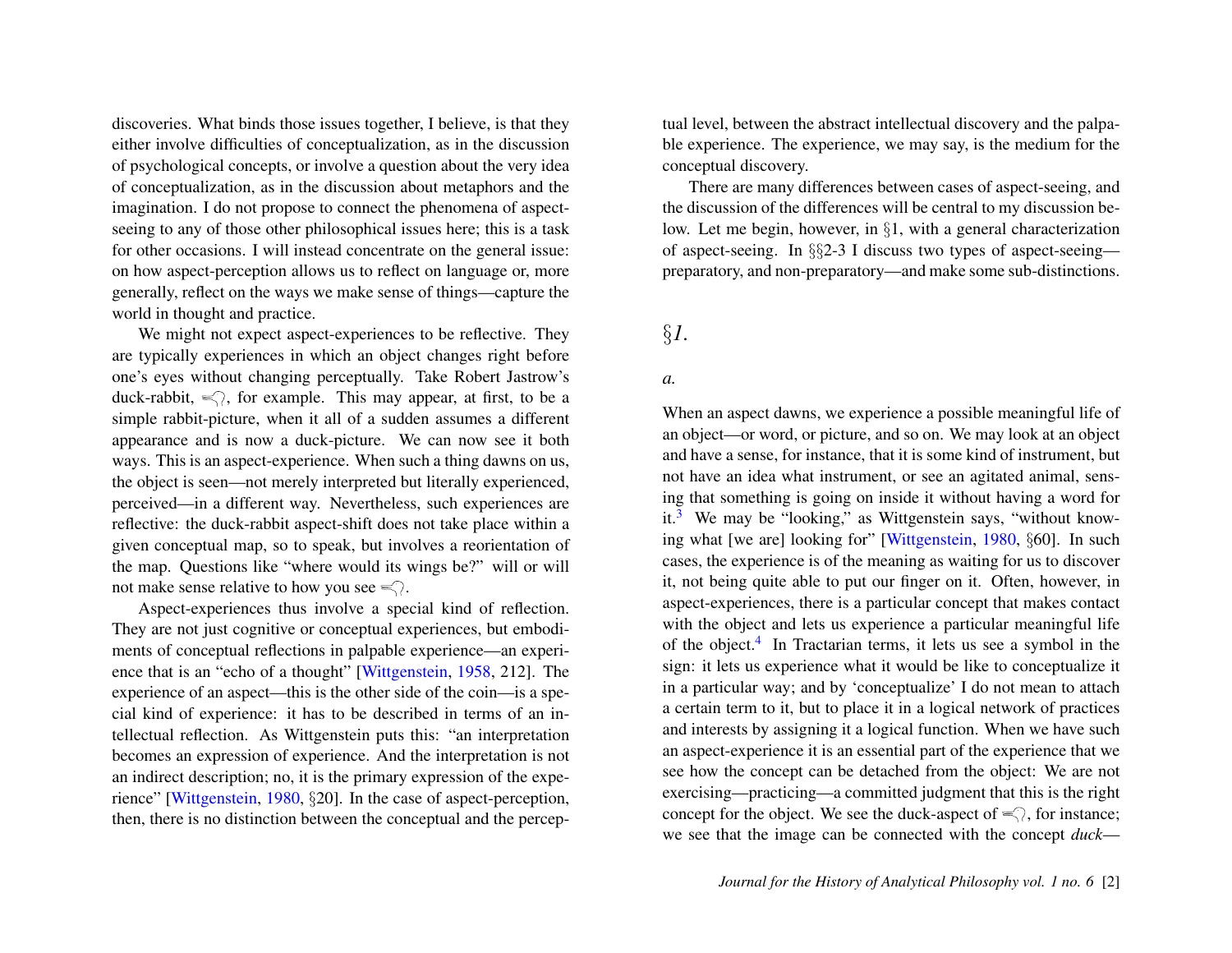with this particular body of norms. And yet, in this experience, the concept *duck* is making a tentative, uncommitted, contact with  $\leq$ ; it will only stay connected as long as we hold the connection, and we can decide to connect it with another concept: *rabbit*. Or again, suppose we look in the mirror, and suddenly see our father in our own reflection. His identity makes contact with our image, but the connection is not decided: we are certainly not thereby committed to identifying ourselves with him.

Aspect-perception involves a special form of conceptapplication. Take the duck-rabbit again. As opposed to seeing a duck-aspect, to hold that something is a duck-picture is not merely to see that, and how, it can be conceptualized as a duck-picture; it is rather to actually conceptualize it, treat it, as such. This would normally involve using it in typical ways: teaching a child how ducks look, using it in a sign that indicates that the duck hunting season is open, and so on. We may say that in such cases we bring the concept  $\leq$  to an object—a picture in a picture book, a sign—but not in such a way as to make the concept seem detachable. In such applications, we exercise—put to use—a conceptualization, and thereby give the object a *de facto* place and sense in our life.

<span id="page-3-0"></span>My claim is that none of *that* is involved in aspect-perception. In aspect-perception, when we see the duck-aspect of  $\leq$  for instance, we are not actually putting the concept to work in the sense just described—we are not using the object in a way that is guided by the norms internal to the concept.<sup>[5](#page-14-4)</sup> We are, however, reflecting on doing that. We are, for instance, experiencing the need for a concept, or experiencing how a particular concept may let us make sense of an object: what it would be like, for instance, to use it as we typically use duck-pictures, or how the word 'pensive' allows us to express our experience of a musical theme.<sup>[6](#page-14-5)</sup> We may say, I suggest, that the application of a concept in aspect-perception is an application whose very essence is that it is reflective: referring to other applications of that same concept.

<span id="page-3-1"></span>There is a difference, then, between habitually using a concept

<span id="page-3-2"></span>and seeing an aspect. This means that seeing an aspect is different, for example, from recognizing, identifying, and realizing something: all three involve bringing a concept to an object in a way that does not imply that the concept is only tentatively attached to the object. To recognize, identify, or realize something is rather to judge how the object should be conceptualized.<sup>[7](#page-15-0)</sup> To recognize the symptoms of Malaria, for instance, is to judge that one is examining a person sick with Malaria. Aspect-perception, on the other hand, may only involve entertaining (not abstractly-intellectually, but in experience! I discuss this further in §1c) the possibility of conceptualizing the object in a certain way, but without exercising a commitment to this conceptualization.<sup>[8](#page-15-1)</sup>

# <span id="page-3-3"></span>*b.*

<span id="page-3-4"></span>In both seeing an aspect and in exercising a commitment to a conceptualization, we may be capturing the object by utilizing the very same concept. I suggest that we characterize the difference in the following way: In the two cases the object is seen from two different standpoints. When exercising a committed conceptual judgment, we are looking at the object "*from within*" our practices, that is, we are engaged with the norms for its usage. The cogwheels of our mind are, as it were, turned by the mechanism of those norms animated by them—in some use of the object. For example, when we use a fork during dinner, we—unreflectively, habitually—let the judgment that this is a fork guide, "animate," what we do with the fork. On the other hand, when seeing an aspect we are looking at something "*from sideways-on*":[9](#page-15-2) we suspend judgment. We may experience the need for some norms for its usage, or we may (sometimes willfully and sometimes irresistibly) entertain some particular norms for its usage, think of it under some concept, but in a disengaged, reflective manner—a manner that does not involve a use of the object according to those norms, but rather only an experience of what it would be like to use it in some such way.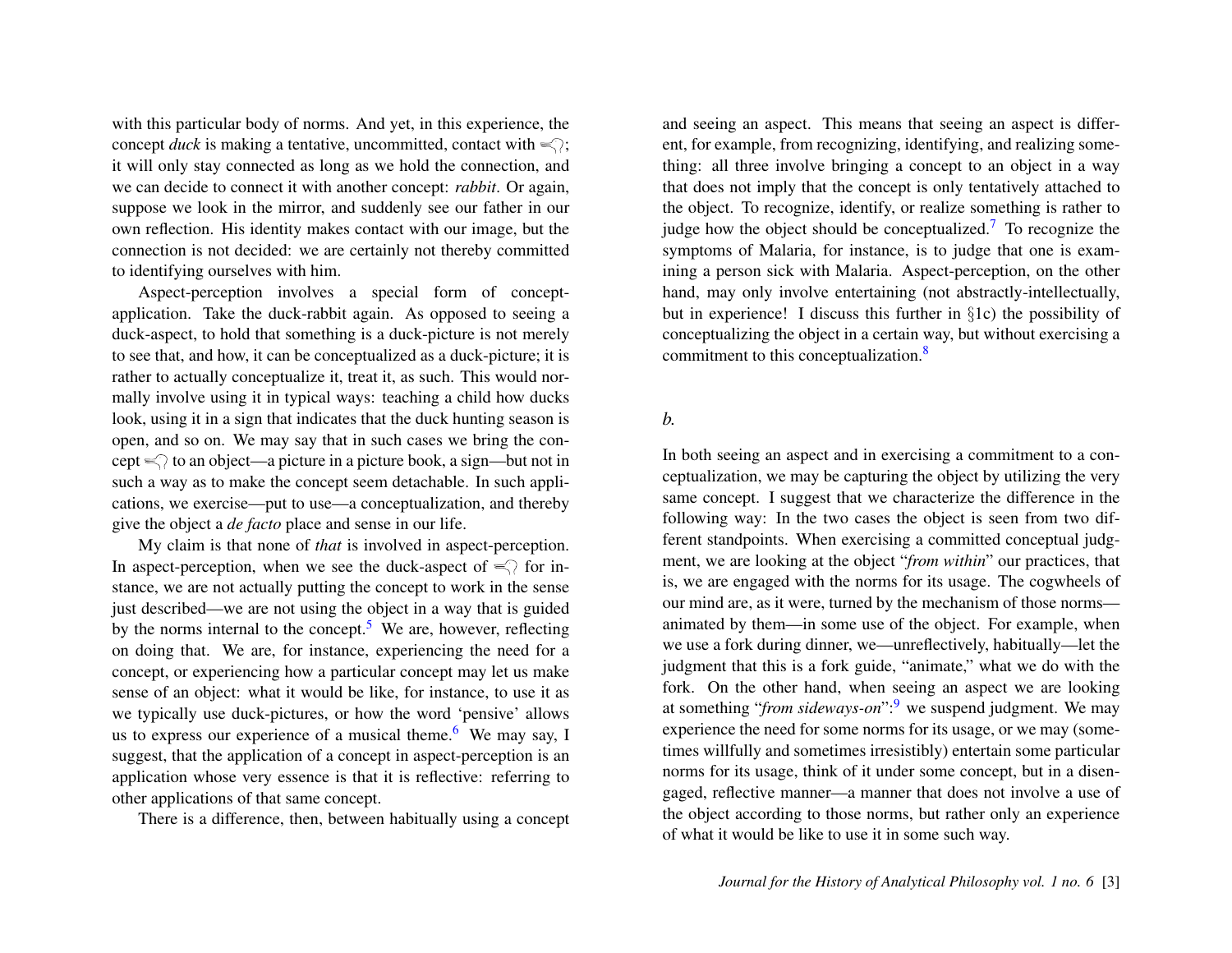*c.*

What indicates that we are indeed looking at things "from sidewayson" in aspect-perception is that it involves an exceptional form of reflection: palpable, experiential, rather than purely cognitive and abstract. The expression "see something differently" often just denotes a difference or change of opinion, and not an actual, visual, experience, as it literally suggests. In aspect-perception an actual, palpable experience is involved. In such cases, we are not reasoning by examining the logical implications of propositions. Rather, we consider conceptual alternatives (sometimes willfully, sometimes irresistibly) by having the reality of the relevant object—or picture, or text, or whatever—leave a palpable, possibly perceptual, impression on us. Aspect-experiences are reflections on concepts, embodied in experience.

Aspect-experiences are unlike other experiences we have—of the shoes we wear, the word 'salt' when someone asks for the salt, the pen we write with, the stop sign on the way to work. Unlike aspect-experiences, these experiences normally do not involve a kind of stepping back from our routine ways of making sense of things, and reflecting on those ways. Such experiences are a form of routine employment of concepts—themselves a sort of exercise of conceptual judgments. [10](#page-15-3)

<span id="page-4-0"></span>To say that aspect-experience does not involve such exercise of concepts is not to say that the experience is unmediated conceptually, or that aspect-experience is an experience of some nonconceptual content. On the contrary, aspect-experiences are mediated by concepts, but in a special way: The conceptual mediation is not that of an exercised conceptual commitment. Rather, sometimes when experiencing an aspect the experience is mediated by a concept that tentatively makes contact with the object; at other times, the experience is mediated by the lack of some concept that would enable us to capture the object in thought.

The experience is different in different cases of aspectperception. Some aspect-experiences involve being visually struck <span id="page-4-1"></span>by something, as in the duck-rabbit case when the duck aspect dawns. But we do not always experience aspects with our senses. Imagine, for instance, sitting at a dinner table with your family and being suddenly struck by the familiarity of the event. This is an as-pect experience, but we do not have a sense organ for it.<sup>[11](#page-15-4)</sup> Qualitatively, some aspect-experiences feel somewhat like the way in which an emotion grasps you, floods you. What is important for my purposes, in any case, is first that aspect-experiences are experiences, and second, that these experiences can only be described by reference to our interest in capturing the world in thought and practice the interest we have in having conceptual clarity that would help guide the ways we treat things, like the language with which we make sense of them in particular networks of practices and interests.

<span id="page-4-2"></span>So, for instance, when we see the duck-rabbit, or hear a musical phrase as answering another, or when we suddenly feel as if we disappear in a crowd of people, our experience has to be described in terms of those concepts: *duck*, *answer*, *disappearance*. "It is as if a germ of meaning were experienced, and then got interpreted" [\[Wittgenstein,](#page-17-2)  $1980$ ,  $\S 94$ ].<sup>[12](#page-15-5)</sup> Once again, in the case of aspectperception, there is no distinction between the experience and the abstract thought. The experience is the medium of the thought; the thought is the content of the experience. In general, aspectexperiences are experiences of meaning.

### *d.*

<span id="page-4-4"></span><span id="page-4-3"></span>When seeing an aspect in something—in that short moment $13$ —the meaningful life of an object is in view, and yet we do not (yet) take part in it. We may talk here of looking at something from a distance, perhaps even *sub specie aeternitatis*: from the point of view of eternity; seeing it, but so to speak, without coming into full practical contact with it—bringing the concept to it, for instance, but not yet putting it to work or practicing the norms for the application of this concept.[14](#page-15-7)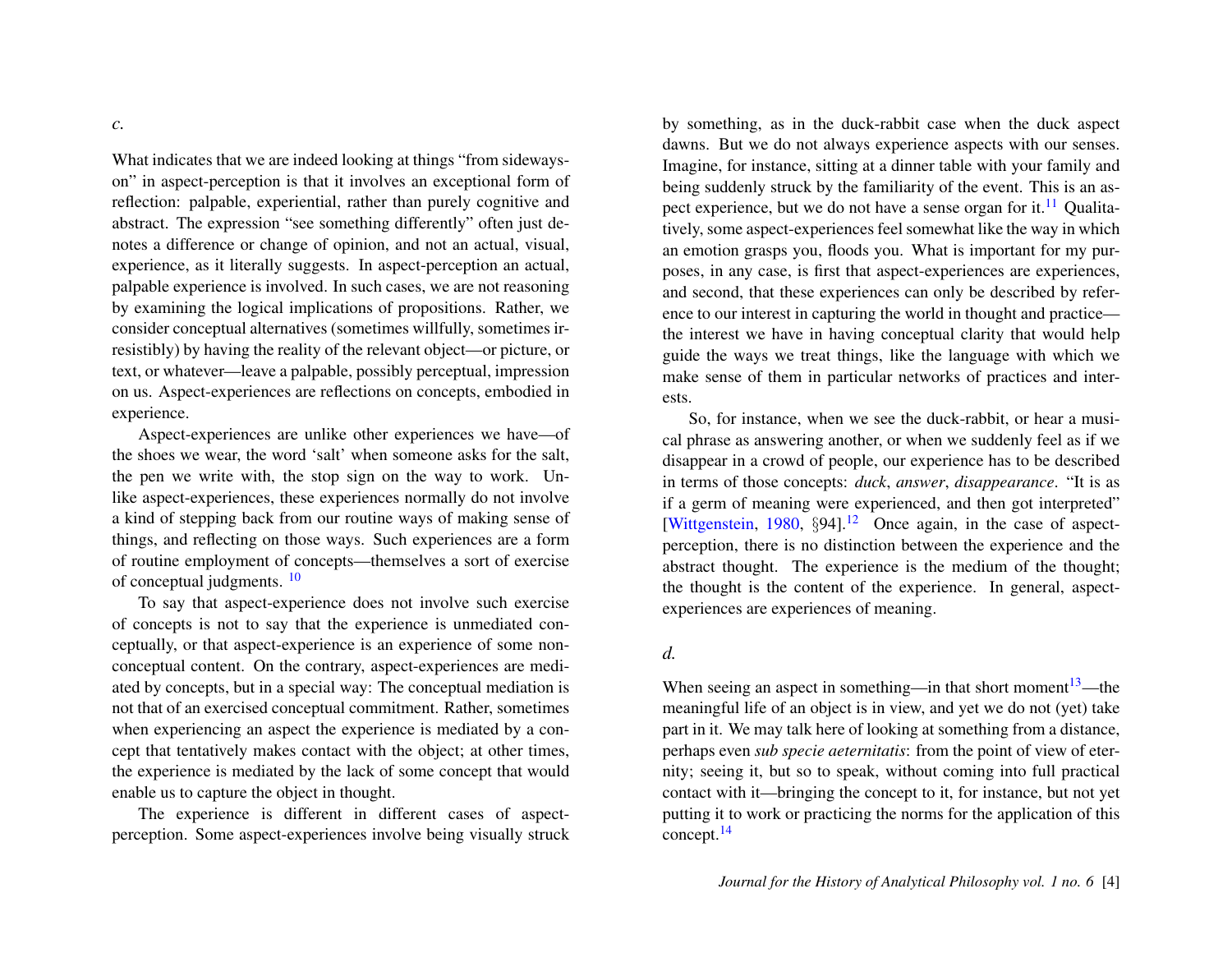Examining something from such a disengaged, uncommitted standpoint does not mean, however, that we are disengaged from our humanity and interests—from what Stanley Cavell called our "whirl of organism" [\[Cavell,](#page-17-3) [1969,](#page-17-3) 52]. On the contrary, the point of occupying or taking that standpoint is to give expression to our natural human interest in making sense of things, in capturing them in thought. It is out of concern for the norms we are disengaged from that we adopt that reflective standpoint, and it may express the wish to re-engage them. It is itself an expression of humanity.<sup>[15](#page-15-8)</sup>

# §*2.*

#### *a.*

Seeing an aspect, I argue, does not involve an exercised conceptual commitment. Still, it involves a kind of awareness—a capturing in thought—of an object (or picture or text); and if this is right, then aspect-perception can be preparatory. That is, we may use the fact that we can see a certain aspect as grounds for so conceptualizing the matter in practice.<sup>[16](#page-15-9)</sup> For example, seeing similarity between two faces may serve as a reason, justification, for using a picture of the one to identify the other. Or seeing the duck in  $\leq$  may serve as reason for putting it in a picture book to represent ducks.

<span id="page-5-1"></span>When we see an aspect in a preparatory way, then, we are looking at something and are experiencing the need—possibly a particular way—to connect (possibly reconnect) into life with it. Metaphorically, we can describe this as standing at the sidelines of the language-game—just outside our practical life with the object, or moving outside—but all the while facing inside, or backwards: towards our normative life with it, and with a view to return and re-engage this life. The mark of a preparatory aspect-experience is, then, that it intimates a sense that it should at least be possible to come into routine practical-normative life with the object. If, for instance, the aspect we experience indicates a conceptualization

that we can endorse—can practice habitually, routinely—the aspectexperience is preparatory.

# *b.*

<span id="page-5-0"></span>Our ability to experience aspects in a preparatory way can be of help to us in our attempt to overcome conceptual ambiguities. It may be of such help, for instance, in cases where competing ways of seeing the matter—experiencing and conceptualizing it—strike us as equally attractive. Here are some examples: Is it a heap or just a bunch of grains? Is the Mona Lisa content, or is it her embarrassed face? Was the death of that woman murder, or was it mercy killing? Is this action legal, or is its flagrant and brutal injustice enough to make it illegal? Should this be called marriage, or can marriage only really exist between one man and one woman?<sup>[17](#page-15-10)</sup> – To the extent that these uncertainties are conceptual, I suggest we can make some progress towards their resolution with the help of aspect-perception.

<span id="page-5-2"></span>Before I explain how (in §2e), I will need to clarify the problem a bit more (in §2c-d). But even before that, let me acknowledge that there are many differences between the cases. In different cases the conceptual uncertainty has different origins. Sometimes, as in the heap-grains case, there is a continuum, and no clear cutoff point suggests itself. In the duck-rabbit case, there is no such continuum. Also, in some cases the decision may be more urgent than in others. In some cases where we can conceptualize in different ways there is also a question for us about the *right* conceptualization. I take it that there may not be such a question, for instance, with the duck-rabbit. But the decision is more urgent in the moral cases, for instance, than in the heap-grain case or the Mona Lisa case. Also, some aspectexperiences are the result of the aspect dawning on us—we are being struck by an aspect. Only in some cases—like the duck-rabbit—we can learn to see the object in more than one way, and willfully switch between aspects. Relatedly, in some cases there is more room for remaining conceptually uncommitted than in others: Sometimes, as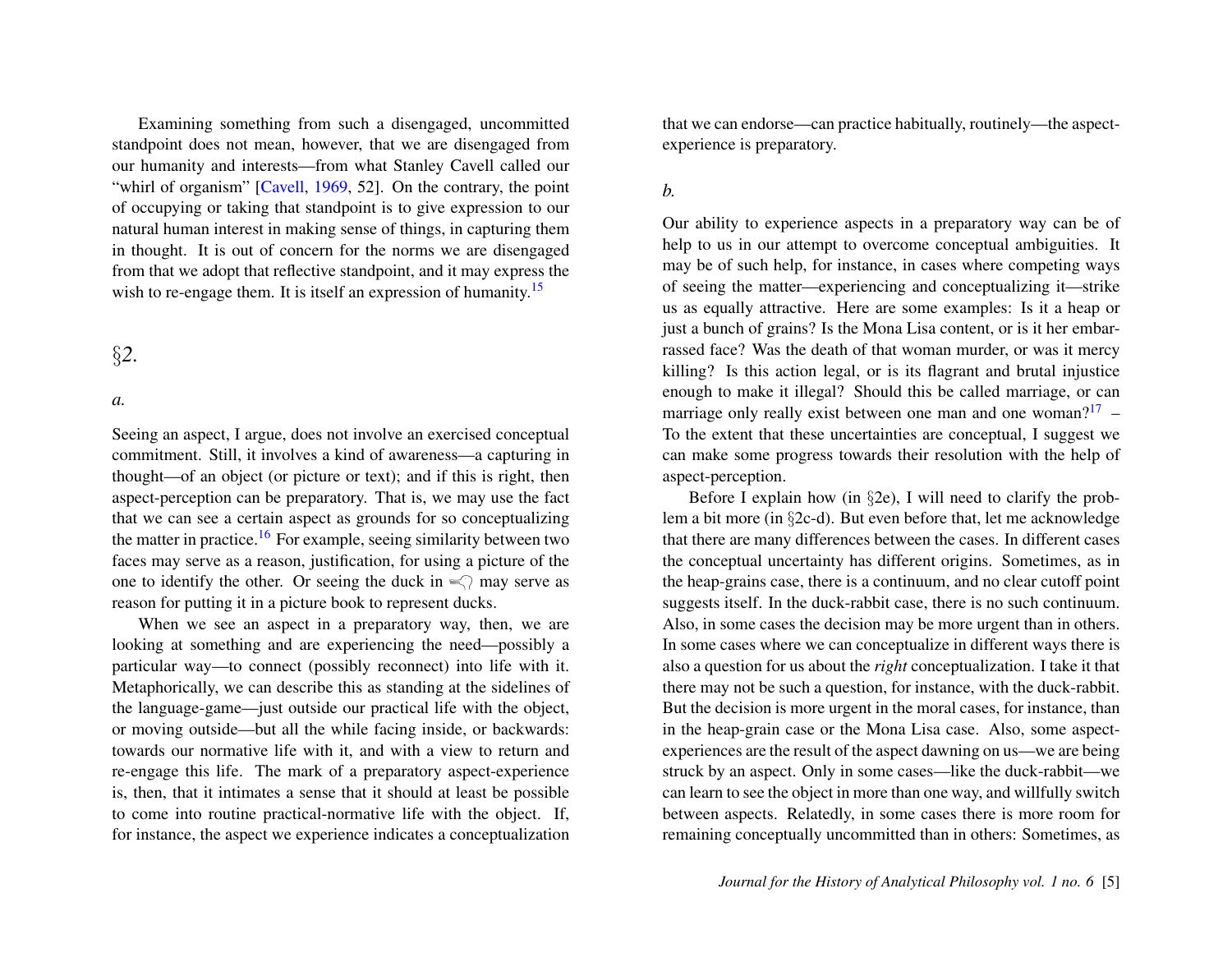in the duck-rabbit case, we can freely move between conceptualizations. In other cases, concepts force themselves on us, so that we cannot help conceptualizing the object in a certain way. This is the way in which slaughter-house images may ruin our dinner: they make what we have on our plate not seem like food anymore.<sup>[18](#page-15-11)</sup>

Despite the differences between the cases, our interest in all is similar: we are entangled in the conceptualization of something attempting to capture it in thought and practice. Our ability to make moral and aesthetic judgments in some of those cases depends on our ability to settle that—to decide what language is appropriate, and in which semantic field we should make the judgment. But even in cases where we do not have an immediate interest in making such judgments (e.g. the duck-rabbit), reflecting on the meaningfulness of things is most natural to us: it is a basic human mode of interaction with things. Preparatory aspect-perception, I am claiming, is one of the forms that this interaction may take.

#### *c.*

To overcome conceptual uncertainties of the kind I described, we need to acquire capacities that are internal to, definitive of, having concepts: generally, the capacity to make sense of things and own them in thought. Let me clarify.

There are things that having a concept allows us to do which are external to having the concept. We may thus choose certain concepts and not others because the former fulfill some needs that the latter do not. Having number concepts, for instance, allows us, among other things, to build stable bridges. This involves an idea about the usefulness of concepts that only makes sense regarding the things we can do that are external to having concepts.

Having a concept, however, is primarily tied to the things that it allows us to do that are internal to having it. To have a concept, in this sense, just *is* to be a master of some particular technique: to be able to do certain things—i.e. capture certain things in thought and practice. Having number concepts allows us to capture, make

<span id="page-6-0"></span>sense of, quantities in a particular way. For example, it allows us to capture in a particular way the fact that yesterday I drank more cups of coffee than today, or that all weeks have the same number of days in them. We do not have to have number concepts to capture these facts, but having them allows us to capture those facts in particularly useful ways: it allows us to ask how many more cups of coffee I drank yesterday, and how many days there are in a week. It is internal to understanding a concept that we understand the point of having it—of capturing things in thought in that particular way. For example, to have the concept *number* is to see the point of being interested in quantities in a particular way. A concept that does not have functionality, a concept with which nothing can be captured, is not a concept. With regard to those internal things, therefore, it makes no sense to talk of having a concept without being able to do them (e.g. to have number concepts without being able to make sense of quantities). In this sense, concepts and what we (need to) do with them are not given independently. My point about our difficulty with the kind of conceptual uncertainties I described and what we need in order to overcome those uncertainties pertains to the things that concepts allow us to do that are internal to having them.

# *d.*

Aspect-perception, I claim, allows us to reflect on how to make sense of things. My claim is that we *can* use the fact that we can see something in a particular way in deciding how to conceptualize the matter, and that often we *do*. I also believe that we *should* do this, for otherwise, we may end up with ways of conceptualizing that are unnatural, and that do not reflect our real interests and needs. But I do not wish to argue that as a matter of logical necessity we always have to use the fact that we can see something in a particular way for such purposes.

There are, alternatively, always some facts of the matter on which we can rely: we will not conceptualize  $\leq$  as a zebra, for instance; and we will not conceptualize the creature in the preg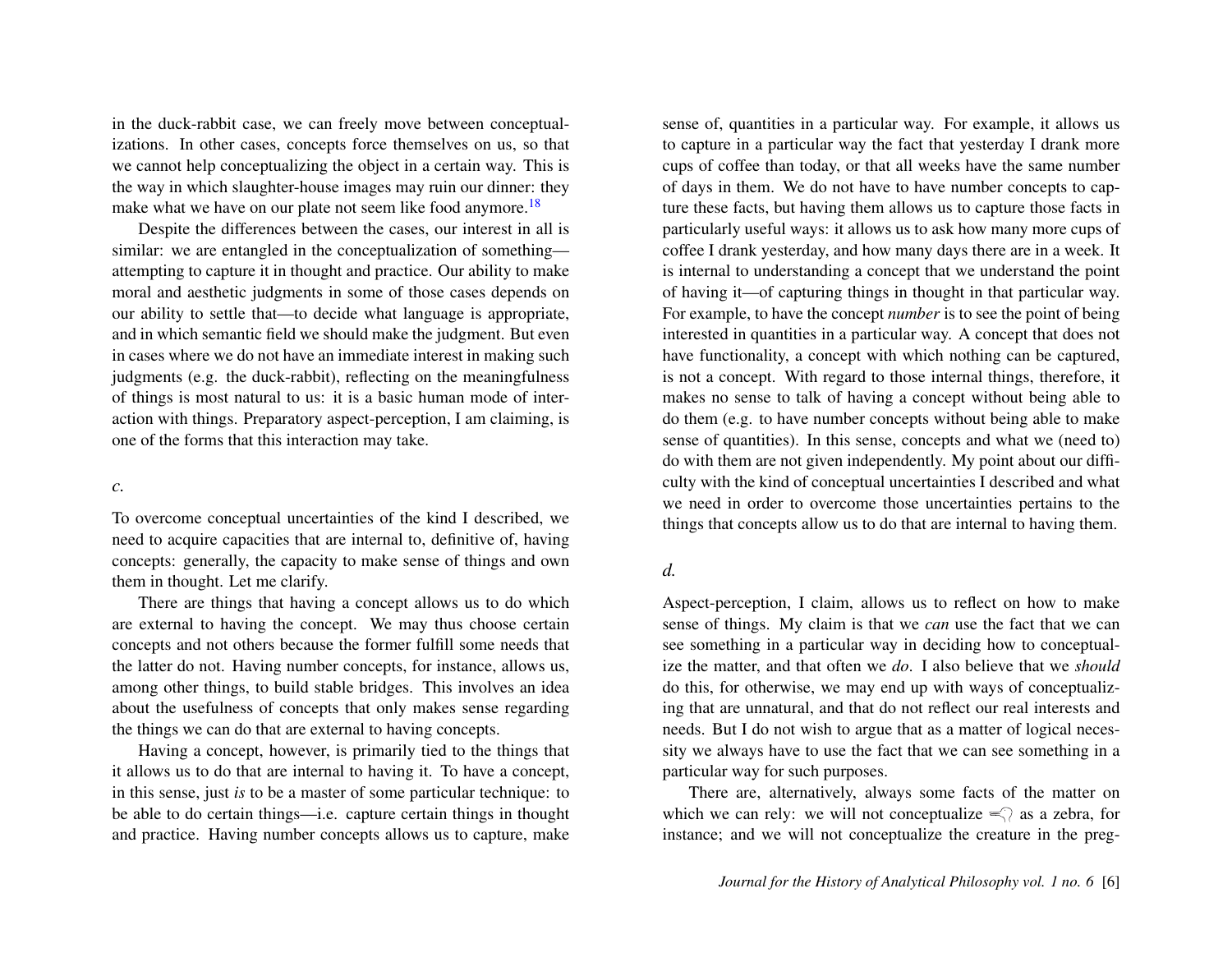nant woman's womb as a baby-horse. There are all sorts of limits, logical and factual, as well as things we are committed to—values, ideas, theories, and even taste preferences—that can provide boundary conditions on what possible conceptualizations are available to us. Nevertheless, appeal to such prior commitments may not settle the matter. We are not logically forced by the reality of things to conceptualize them only in certain ways and not others—duck or rabbit, baby or embryo. And even given all the facts and all our prior commitments, we may still be able to conceptualize in several incompatible ways. The cases I mentioned above are only a sample; there are many such cases.

#### *e.*

When we are conceptually uncertain, and appeals to facts, logic, and prior commitments do not suffice, aspect-perception gives us an essential part of what we need: an appreciation of the kind of interest we have in the object. Let me demonstrate this. When thinking about the morality of euthanasia, for instance, we may be facing a conceptual question: what to call it—"an act of mercy," or "murder?" And the problem may be conceptual. That is, our difficulty making a moral judgment may stem from the fact that we have not yet settled the question how to conceptualize this act. To the extent that we are faced with such a conceptual dilemma, saying: "If I were to keep a pet animal in the same condition I am in, I would be pros-ecuted,"<sup>[19](#page-15-12)</sup> or "It is the kind of creature that makes sense of its pains, and responds to the moral claims of its suffering $\frac{20}{20}$  $\frac{20}{20}$  $\frac{20}{20}$ —appealing to such images may help. Such images stir us. They make us experience aspects—reveal to us possible ways of making sense of the situation, conceptualizing it—and thereby force, in this particular manner, these ways of making sense on us, typically for a limited while. The images, that is, have a preparatory role: they allow us to experience what it would be like to conceptualize the matter in this particular way or that, and possibly make a decision.

<span id="page-7-0"></span>Or again, when thinking about the morality of abortion, we like-

wise may be facing conceptual questions. Asking ourselves questions like: "Is that the kind of thing it would make sense to name, or bury?" or "would not naming it be as humiliating as not naming a person; would naming it be as funny as naming one's foot?" asking such questions can give us a feel, an experience, of what we are talking about, but without assuming any commitment on our part. It allows us to feel what it would be like to conceptualize the matter in this way or that—as a baby, or as an embryo—and can thus allow us to choose the appropriate language and practices. $2<sup>1</sup>$ 

<span id="page-7-2"></span>As these examples show, aspect-perception allows us to feel the contours of our conceptual uncertainty—to have a sense of what would and what would not be a candidate for the missing conceptual piece. It does that without involving us in a committed exercise of any particular way of conceptualizing the matter. If there is more than one alternative conceptualization, we may, by using questions and images of the sort I have mentioned, let ourselves experience the different ways—sample the options. This would give us an idea what it would be like to conceptualize the matter, now this way now that, and thus, what it would take to conceptualize the matter properly.

<span id="page-7-1"></span>All of this can happen before we have exercised any conceptual judgment, and in a way that can later be used as grounds for endorsing some way of conceptualizing the matter. Admittedly, this sounds un-Wittgensteinian: it makes it seem as if the facts are there independently from their articulation, waiting to be captured by means of concepts, and as if the experience of aspect is an experience of some non-conceptual content. However, this would be a misunderstanding. As I argued above (§1c), the experience of aspect-perception—this kind of taking up of the facts in thought *is* mediated by concepts; but the mediation takes a special form: we are not experiencing the facts by employing them according to the norms that their concept determines (as we experience the fork during dinner). We rather let a concept make a tentative contact with the facts, and only experience (sometimes this is forced on us,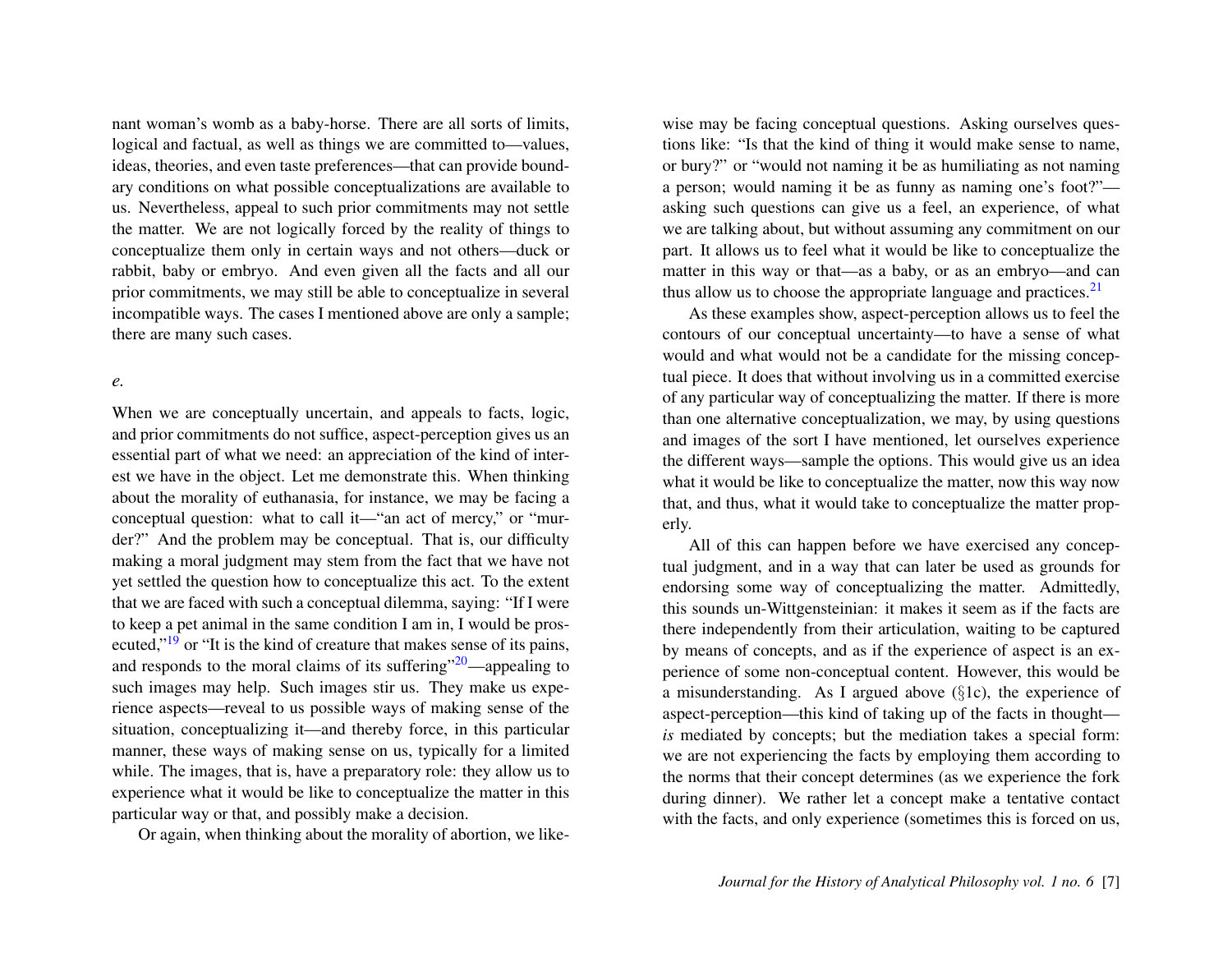sometimes not) what it would be like to conceptualize them in this way.

# *f.*

It is worth mentioning that there is a connection here with the philosophy of mathematics and the nature of mathematical understanding. Aspect-experiences, or something very much like them, occur also in mathematics. A collection of numbers, for instance, may look random and in this sense lifeless. It may suddenly dawn on us, and we may suddenly see a point in taking them together: We may suddenly see the good of having a concept that would make sense of those numbers together—by animating them as an arithmetical series, for instance. In the same vein, Wittgenstein comments on the proposition, "I've just noticed that a familiar drawing contains this form: The discovery that this is so is of the same kind as mathemat-ical discoveries" [\[Wittgenstein,](#page-17-2)  $1980, §439$  $1980, §439$ ].<sup>[22](#page-16-0)</sup>

<span id="page-8-1"></span>Also worth mentioning is a connection with the philosophy of art and the role of the imagination in critical understanding in general. When we look at a work of art and attempt to "interpret" it, our activity is not always that of raising hypotheses about the work: hypotheses that can be examined relative to independent data, such as data about the childhood of the artist, or the political climate in which the work was created. Rather, we look for ways of describing the work; and unlike with ordinary objects—pillows and spoons—the way in which the work of art is to be described is not unproblematically given by the work. To capture a work of art, what we sometimes—perhaps often—do, is bring concepts to the work of art, or to part of it, and attempt to experience the work through the medium of these concepts. $^{23}$  $^{23}$  $^{23}$  Thus, for instance, we may look at the Mona Lisa, and see it through the medium of the concept *embarrassment*, or alternatively through the concept *contentment*. When we do this, we may be attempting to conceptualize the art-work, but this is not necessary. More commonly, we bring a concept to an art-work, and attempt to see the work through the concept, as part

of performing other sorts of imaginative contemplation of works of art. I discuss such forms of contemplation in §3.

# *g.*

Experiencing a way of conceptualizing does not function as justification of a certain conceptualization by forcing us to accept it on pain of involving ourselves with some contradiction. The decision is *our* burden, and the burden is not to logically deduce what our commitment should be, given the facts and our prior commitments. When we deliberate about how to conceptualize something, we may need to go beyond appeal to such considerations, and the burden may be yet heavier: to examine the possibilities, try the alternatives, taste the options, and make up our own experienced minds. So, as I argued above, it is not that we are logically forced by the reality of things to conceptualize and capture them in thought only in certain ways and not others; but it is not as if we have nothing to go on either, or no way to justify ourselves—or think intelligently about—ways of conceptualization.

<span id="page-8-0"></span>I should emphasize that settling such conceptual matters is typically not something we need individually. It is typically a shared need, something we need together—as a community of language: a community that makes sense together. To the extent that aspectexperiences can serve as justifications, they also bring us together: they allow us to put this life of ours into language together—give us, or help us agree on, the concepts with which to make sense of things.

# §*3*

### *a.*

Seeing aspects involves feeling the meaningful life of an object often by bringing a concept to it—and letting ourselves feel what it would be like to conceptualize the object with the concept, but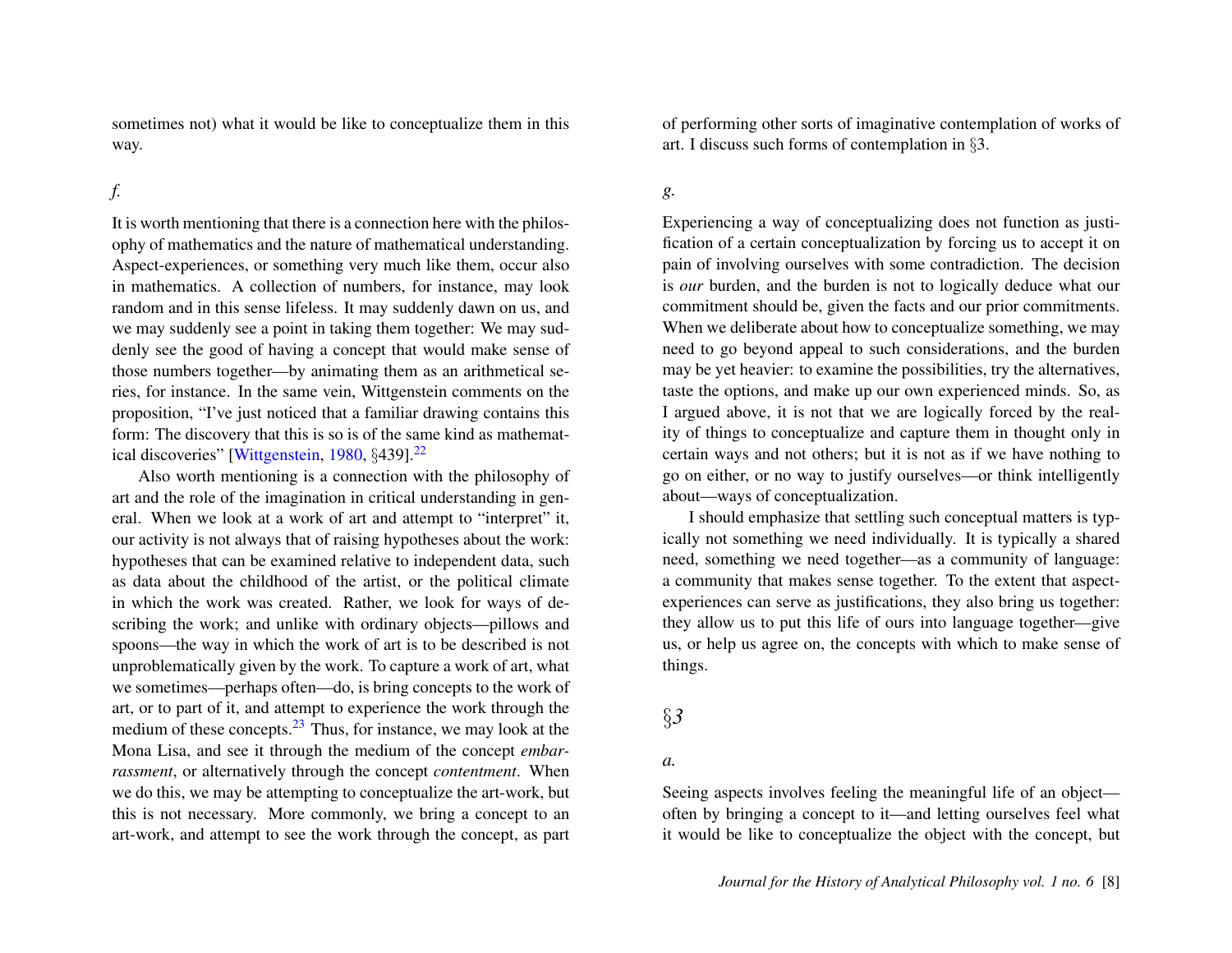without exercising a conceptual judgment. I have so far described one way in which we do this—one reason: to prepare our linguistic norms, shape and re-shape them. But we may do this for other reasons as well. In this section, I would like to describe another kind of reasons for doing this: non-preparatory reasons. The mark of nonpreparatory aspect-experiences is that they do not reflect a sense that it is possible to properly come into routine practical-normative life with the object.

<span id="page-9-1"></span><span id="page-9-0"></span>Non-preparatory aspect-perception characterizes some forms of aesthetic experience—for instance, when we feel that our experience defies conceptualization. We say in such cases things like: "I immerse myself in the colour  $[...]$  I 'cannot get my fill of a colour"' [\[Wittgenstein,](#page-17-1) [1958,](#page-17-1)  $\S277$ ].<sup>[24](#page-16-2)</sup> Similar things happen outside aesthetics—arguably in ethics—when we find ourselves drown-ing in the eyes of a loved one.<sup>[25](#page-16-3)</sup> The color in which we immerse ourselves, the eyes in which we drown, are perfectly ordinary. They were there even before we found ourselves drowned or immersed in them, and the routine of our conceptual life with them was safe. But now, an aspect-experience has shattered the routine: When we found ourselves immersed or drowned, something happened that gave the color and the eyes depths that they did not have before; or it exposed dimensions we had not noticed before.

In preparatory aspect-perception, when seeing the duck aspect of Jastrow's duck-rabbit for instance, we are not committed to a conceptualization, but we are committed to the possibiltiy of conceptualizing—e.g. of conceptualizing  $\leq$  as a duck. As opposed to that, in non-preparatory aspect-perception, for example when suddenly noticing our father in our own reflection, we are not only uncommitted to identifying ourselves with him; we are also not committed to the possibility of such identification. Similarly, when we cannot get our fill of a color, we are not thereby committed to the possibility of saying how exactly we take colors in, and when we find ourselves drowned in the eyes of a loved one, we are not thereby committed to the possibility of saying how deep these eyes

exactly are, and how to measure that.

### *b.*

Avner Baz takes something like this non-preparatory kind of aspectperception as more paradigmatic of aspect-perception in general. He does not make a distinction between preparatory and nonpreparatory aspect-experiences, but he declines to give center stage to "the ambiguous figures and schematic drawings, which are piv-otal to most accounts of seeing aspects" [\[Baz,](#page-17-4) [2000,](#page-17-4) 100].<sup>[26](#page-16-4)</sup> He has in mind ambiguous figures like  $\leq$ , which are indeed useful in demonstrating the preparatory role of aspect-perception, but not its non-preparatory role.

<span id="page-9-2"></span>Baz is the first to have emphasized that there are cases of aspect-experiences that are unlike the two-dimensional experience we have with Jastrow's duck-rabbit. He should be further credited for emphasizing that such aspect-experiences happen in our daily encounter with ordinary objects, people, and words, and not only with contrived laboratory-designed images. Nevertheless, by his repeated talk of examples that are more and less representative of the phenomena of aspects in general, Baz hinders attention to the importance of the fact that there is more than one kind of point to seeing aspects.

"Disentangling a philosophical puzzlement," claims Baz, "can require the kind of patience and concentration and persistence that disentangling a Gordian knot made of delicate threads would require" [\[Baz,](#page-17-5) [2010,](#page-17-5) 237]. He gives voice to a Wittgensteinian notion of philosophizing that necessitates patient attention to detail and particularity, a conception in which "we must focus on the details of what goes on; must look at them *from close to*" [\[Wittgenstein,](#page-17-1) [1958,](#page-17-1) §51].

In response to Baz, I want to point out that it is by comparing and contrasting different cases that we attend to particulars—not just by looking deep into each and every case separately. It is by putting different cases alongside one another, without taking some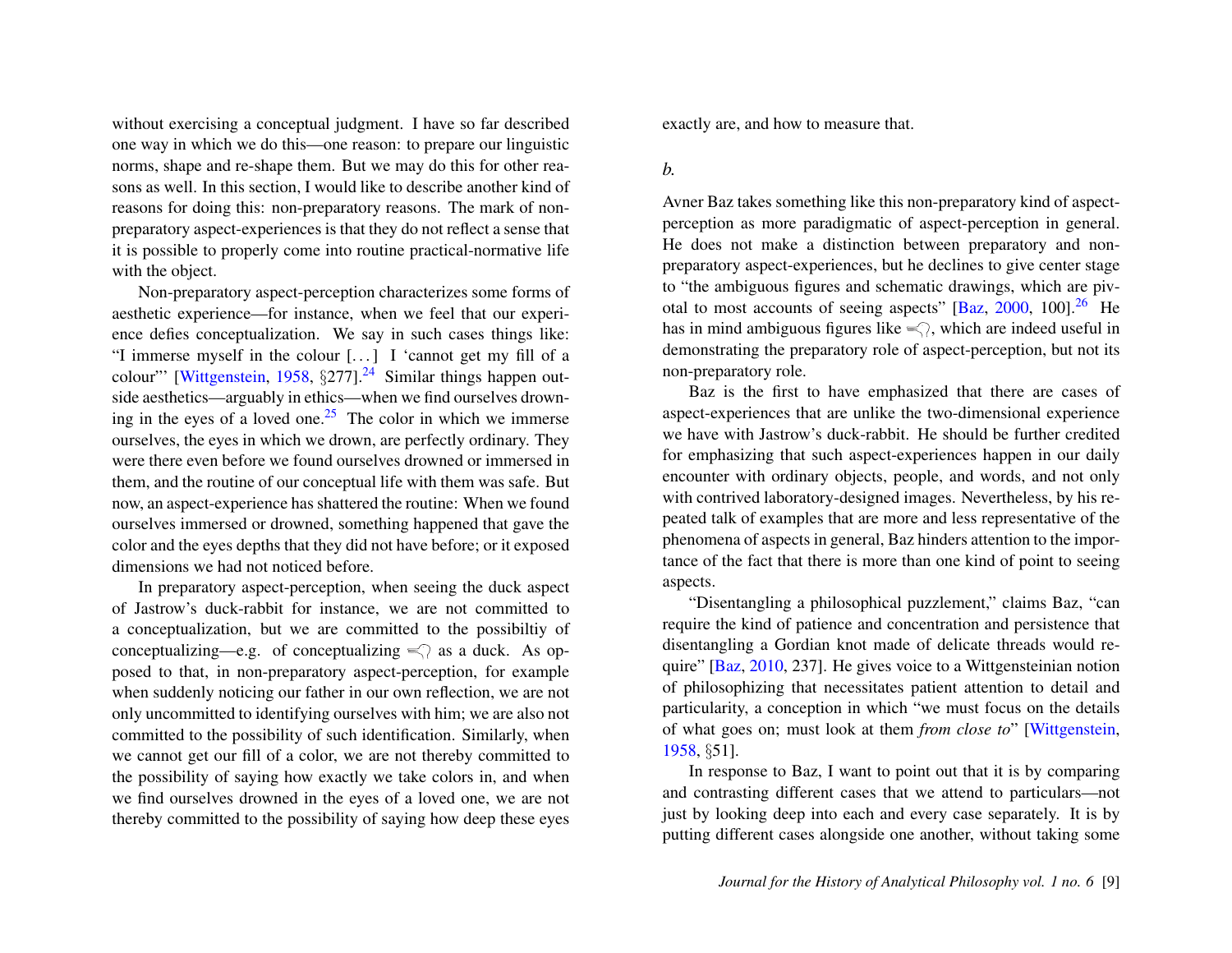of them to be less important, as Baz does, but rather using them as objects of comparisons, that we clarify grammar—here, the grammar of aspect-perception; or so it is in the Wittgensteinian conception of philosophizing. That may be impeded by taking some cases of aspect-perception as less paradigmatic, and as deserving less attention: Doing this runs the risk of *a priori* taking certain things that we might learn from the comparison to be not-so-important, and thereby of possibly failing to learn from the comparison. And this in fact happens in Baz's discussion. So even though, as noted above, Baz makes several important distinctions between kinds of aspect-experiences, he often uses these distinctions to justify his disinterest in some aspect phenomena, and in what can be learnt from them. His insistence on treating some of these phenomena as less paradigmatic obstructs his discussion.

Comparing and contrasting the different phenomena of aspectperception will give us an insight into the different ways we shape language, the different ways we assume the burden of taking care of our concepts, and the various things we need concepts to do for us. And so this is what I propose to do now: to contrast the preparatory kind of aspect-perception I discussed in §2 with non-preparatory cases of aspect-perception.

#### *c.*

Preparatory aspect-perception, I argued, allows us to deal with one kind of conceptual difficulty, i.e. uncertainties about how to conceptualize things. Non-preparatory aspect-perception allows us to deal with a similar, but different, difficulty that we sometimes have in capturing things in thought: the poverty of concepts. Sometimes we need to capture an object in thought, but not in any routine, matterof-course, way. We need to find in the object, or find a way to express that the object has for us, dimensions that surpass what any norm-laden use of language could capture.

Aspect-perception allows us to deal with the experience we sometimes have that our concepts cannot quite capture our experiences: the depth of the color, the dimensions of soul that we see in the eyes. Aspect-perception allows us to deal with this kind of difficulty just because it involves conceptually uncommitted thinking. This enables us to bring to the objects we experience concepts that do not typically belong to them—to employ our concepts figuratively, and thereby signal the specialness and the dimensions of the experience, which do not have room in any literal use of language.

### *d.*

Let me describe three kinds of non-preparatory aspect-experiences. First, sometimes things—objects, words, people—become routine, in a way that makes us blind to them, so to speak. Often, it takes a long time to realize that, and often we never do. However, it may dawn on us that this is how we live—that we are not *really* reading those texts even though we are reading all the words, or that we are not *truly* exposed to the existence of those people even though we are familiar with their names. It may dawn on us that we are treating them as a matter of course.

The experience of it dawning on us that we have been living with something merely as routine—the experience of the need for more dimensions, as it were—is itself a kind of aspect-experience: an experience that may involve a feeling that this routine is shallow or empty. When we have this experience, we typically want to overcome it. But our difficulty is not to find the appropriate routine; it is not that we are uncertain how to conceptualize our experience. We rather need to deepen the shallowness of the way in which we capture the matter, to break the routine. We need a way to bring ourselves to see those things—expose ourselves to them—anew. Inducing aspect-experiences is a way of doing this: and we may try to do it by, for instance, putting a urinal in a museum, or thinking about a coworker through the concept *someone's daughter*. As Avner Baz says: "our relation to the world, as revealed by the dawning of aspects, is one in which we continually have to restore an intimacy with the world—an intimacy that is forever at stake, and that if taken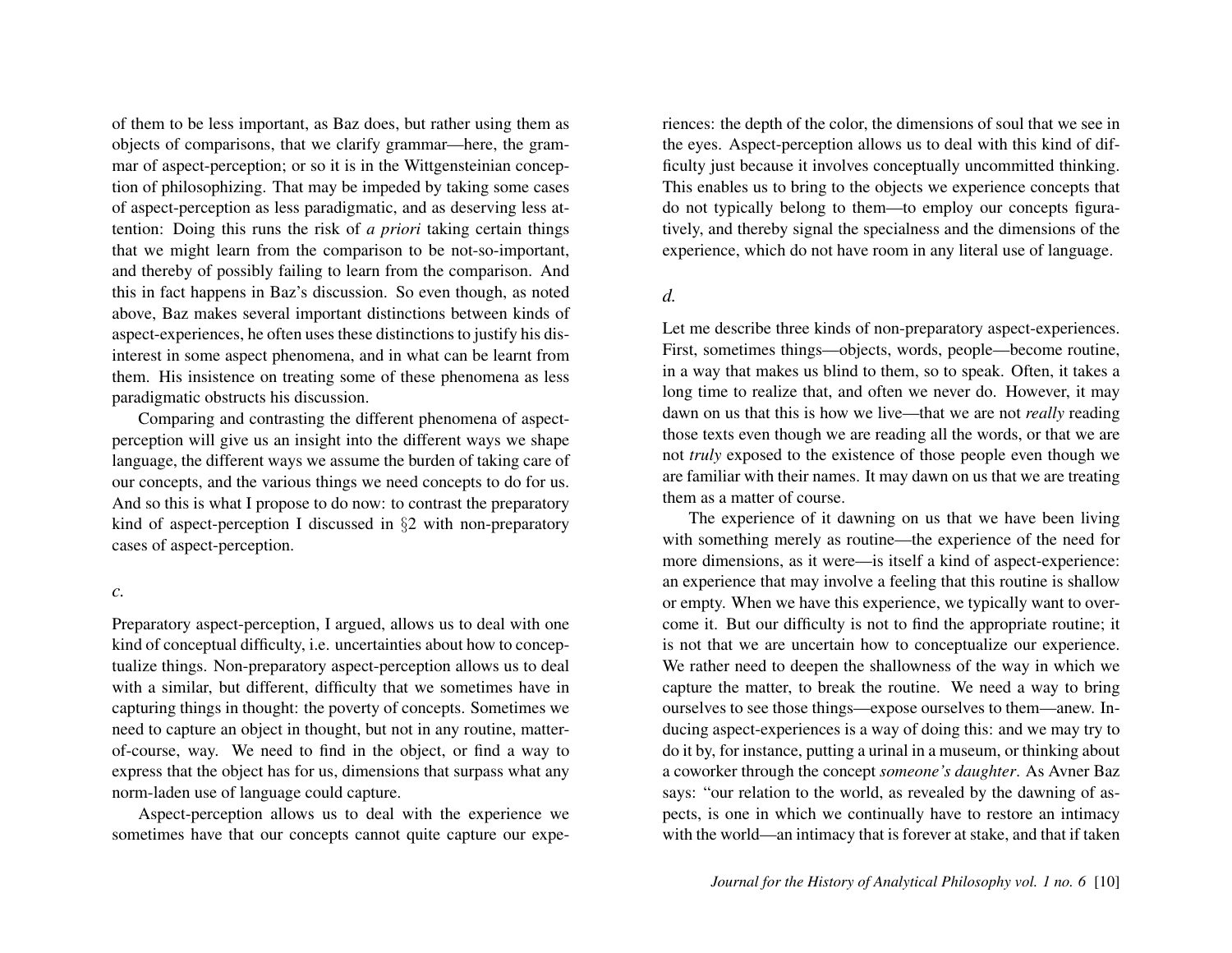for granted is bound to be lost"  $[Baz, 2010, 238]$  $[Baz, 2010, 238]$  $[Baz, 2010, 238]$  $[Baz, 2010, 238]$ .<sup>[27](#page-16-5)</sup>

Second, closely related to the kind of experiences just mentioned, and not quite constituting a separate category, there is a kind of linguistic shallowness that we notice only after the aspect dawned and the shallowness overcome. This is the kind of thing that happens when we notice our father in our own reflection in the mirror, or when a portrait seems to be looking down on us from the wall. Our routine, so far, with our image and with the portrait was perfectly fine. But then an aspect dawned, and re-problematized the way we capture those things in thought. What we now need in order to capture those things properly is to overcome the very routineness, matter-of-course-ness, of our normal dealings with them. In such cases, we accordingly often feel that our words fail us. The object we consider, this is our experience, has more significance than it normally has—more dimensions; and our words do not normally support those dimensions.

Experiences of this sort can be less or more dramatic. In the more dramatic cases the new meaning revealed in the aspectexperience can make the routine matter-of-course attitude seem false or inauthentic. A word, say—a perfectly ordinary word—can suddenly strike us as encapsulating great depths of meaning in a way that may make our previous understanding of the word seem wrong: for instance, "Now I know what *blue* really means" after looking at a Picasso painting, or "Now this is what I call *music*" when listening to a Bach concerto. What we are experiencing in such cases is the object—or word, or whatever—as an embodiment of meaning. We may say in such cases that we are struck by the "true" essence of a perfectly ordinary object, or by the "real" meaning of an everyday word.<sup>[28](#page-16-6)</sup>

<span id="page-11-1"></span>Third, there are also non-preparatory aspect-experiences in which the very opposite of what I have so far described happens: Rather than revealing new dimensions, a word or an object may strike us as devoid of meaning, or of any true reality.<sup>[29](#page-16-7)</sup> This happens in a famous passage in Sartre's *Nausea*, in which a chestnut is <span id="page-11-0"></span>experienced as if the world in its background recedes, and it is left singled out as an embodiment of meaninglessness:

The roots of the chestnut tree were sunk in the ground just under my bench. I couldn't remember it was a root anymore. The words had vanished and with them the significance of things, their methods of use, and the feeble points of reference which men have traced on their surface [\[Sartre,](#page-17-6) [2007,](#page-17-6) 126–7].

*e.*

My claim then is this: In non-preparatory aspect-experience we are attempting to capture our non-routine meaningful life with something, and we may do this for instance by bringing a concept to the object—letting ourselves feel what it would be like to conceptualize it with that concept—all the while not having any intention to ever actually make a conceptual judgment—to exercise as a matter of course a commitment to that conceptualization. We do not have such an intention, for the concept we are bringing to the object is *intentionally* foreign to it. The very point of appealing to foreign concepts in such cases is to set the object apart. By this sort of attention, that is, we are able to exclude the object from its routine life and usage, and treat it as special—perhaps even ontologically special. $30$ 

<span id="page-11-3"></span><span id="page-11-2"></span>Let me go back to a metaphor I used in §2a: When standing on the sidelines of the language game—in that disengaged standpoint from which we experience aspects and can reflect on our ways of conceptualizing things in a non-committed manner—or when moving to this standpoint, we may, I argued, be facing *inside* or *backward*: toward our normative life, and with the intention of finding a way into a norm-soaked life with the object. This is our position in preparatory aspect-perception. But, and this is my claim now, we may also be facing *outside*, or *forward*—that is, not have any intention of finding a way into a norm-soaked routine with the object. We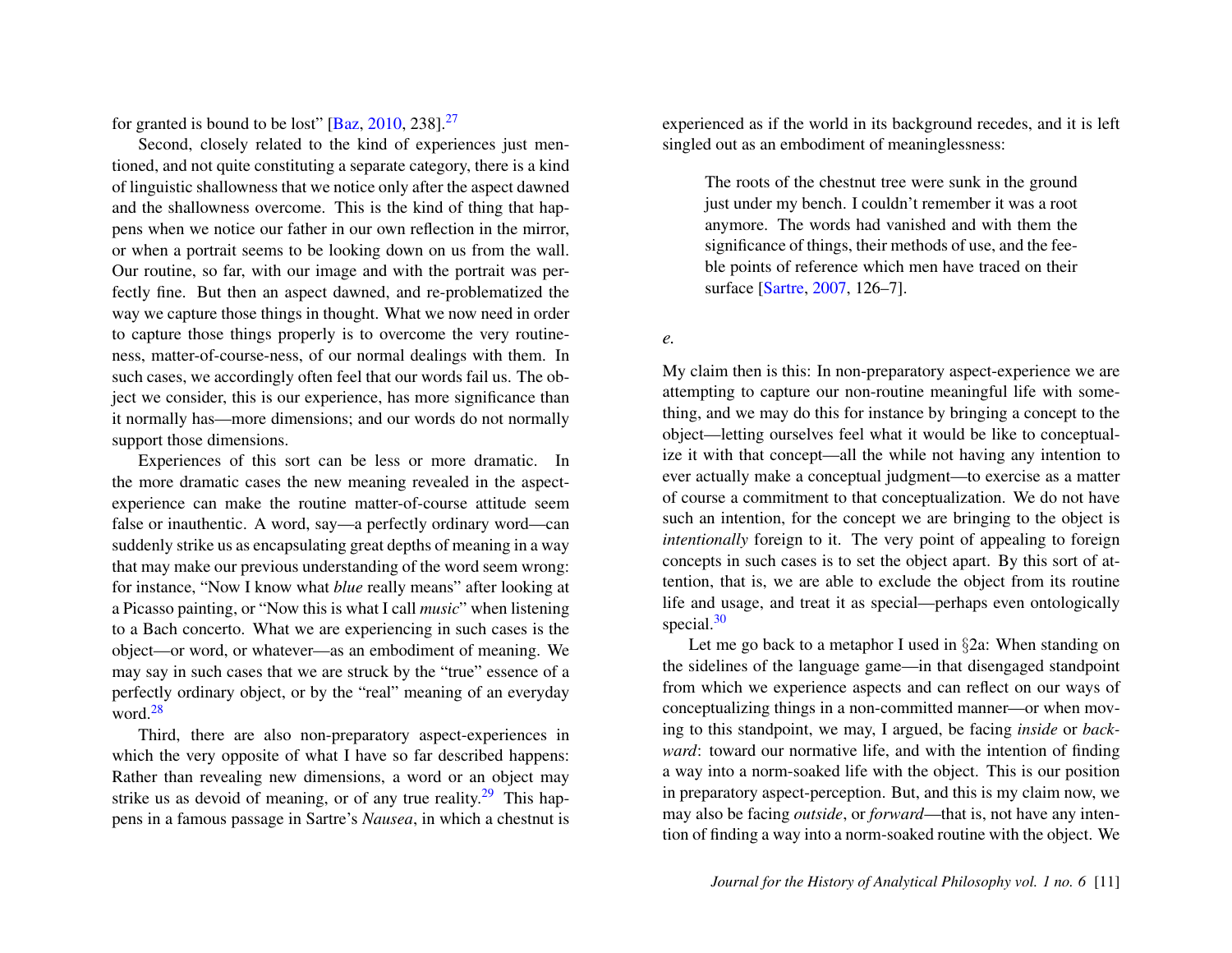may reflect on an object, and bring a concept to it, not with a view to actually conceptualize it, but in order to move away, escape or express that we are away, from any routine with it. This characterizes non-preparatory aspect-experiences.

*f.*

I have so far mostly described cases of non-preparatory aspectexperiences that are somewhat extraordinary, or unusual. But there is a variety of phenomena that have similar grammar—or so I suggest—many of which are ordinary and common. Thus, finding the atmosphere so tense that you could cut it with a knife, experiencing a turn of phrase as unnatural, feeling at home in a conversation, finding a musical phrase funny, discovering one's father in one's reflection in the mirror, finding a name to be fitting a face, and more. What all these cases share grammatically—and this is the reason why I suggest it is instructive to look at them together—is the kind of attention we give to things is most naturally expressed by stretching language: by employing ways of expression that deliberately go beyond, if not violate, accepted linguistic norms. So, even though those experiences are not unusual, they are not routine.

In such cases, I claim, we find it natural to describe things in grammatically "inappropriate" terms. We let ourselves feel what it would be like to conceptualize an object with an "improper" concept, and by stretching language in this way, we signal that our experience is not routine. We do not literally cut tense atmospheres with knives, or see our father in the mirror, and the portrait does not literally look down on us from the wall. By employing such forms of expression we are not exercising a conceptual judgment. We are, rather, bringing the concept to the object, *as if* it were possible to conceptualize the object with it. And we do this in order to show, *per impossible*, what it would take—what imaginative feat it would require—to appropriately capture the matter in thought. The nonliteral way of expression in such cases is therefore the most natural and direct way of expression. In fact, it is the only way: The very

point of such uses is to exclude the possibility of a literal translation (but not non-literal, figurative, translations and paraphrases in general), and thereby to express the non-matter-of-course-ness of the experience. In such cases we make what Wittgenstein called a use of an expression in a secondary sense [\[Wittgenstein,](#page-17-1) [1958,](#page-17-1) 216f], or secondary use [\[Wittgenstein,](#page-17-1)  $1958$ ,  $\S 282$ ].<sup>[31](#page-16-9)</sup>

<span id="page-12-0"></span>*g.*

As in the preparatory case, non-preparatory aspect-perception typically does not merely express one individual's need. It rather typically expresses a shared need: something we need together, as a community that makes sense together. Non-preparatory aspectperception can bring things—words, objects—back to life for us when they have been eroded by use, forgetfulness, and carelessness; and when this happens, we need to be able to communicate this to others. This is why, as Avner Baz argues, seeing aspects allows for intimacy: "the seeing of aspects, or rather its expression, puts our attunement with other people to the test" [\[Baz,](#page-17-4) [2000,](#page-17-4) 99]. Unlike the preparatory case, however, since seeing the aspect in the non-preparatory cases is not done for the sake of setting norms and concepts for future use, or settling conceptual dilemmas, whether or not others share such aspect experiences with us—our attunement with them—is not marked by their accepting the same norms as we do, or by exercising the same conceptual judgments. $32$ 

<span id="page-12-1"></span>Can we explain to others such uses of figurative language? Can we justify our deliberate use of grammatically "inappropriate" words and intentional violation of the rules of the language game? – Despite all this, I maintain, we may still be able to justify our ways of expressing ourselves in such cases. As with the preparatory way of seeing aspects, a justification in non-preparatory cases calls upon people's natural need to make sense of things, to capture things in thought. Unlike in the preparatory cases, the use of figurative language in expressing non-preparatory aspect experiences is meant to make people—tempt them to—experience the need to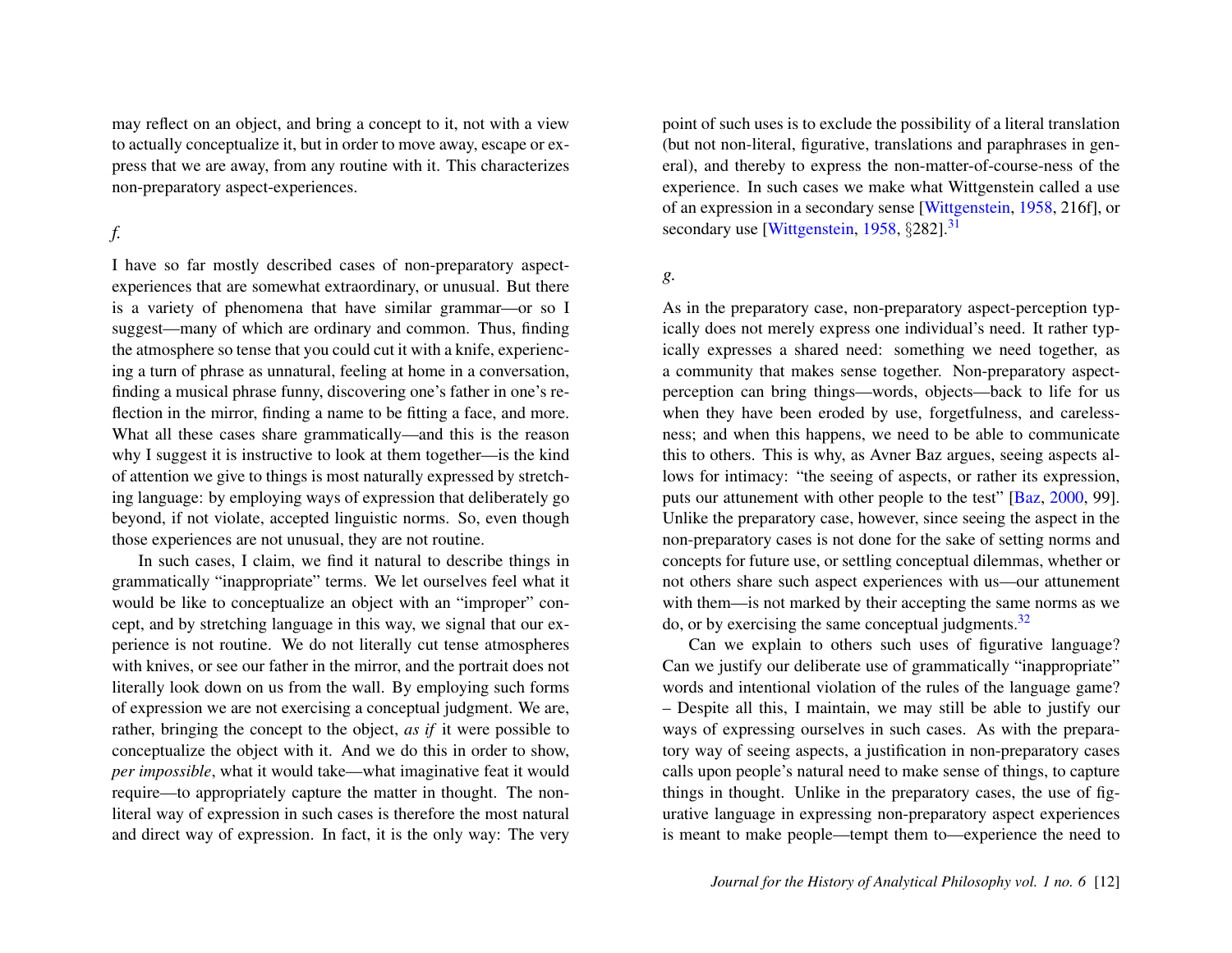make sense of something in a particular, exceptional, perhaps peculiar, way. Again, as in the case of preparatory aspect-perception, we may use images and pictures to explain and justify our way of seeing things. But there is also a difference. When utilizing figures of speech in the non-preparatory cases, we do not call upon people to conceptualize something in a particular way. The type of agreement we want to get out of them in the non-preparatory cases is therefore not an agreement on concepts. What we hope for is rather a signal of a shared sense that the object under discussion escapes conceptualization—that the normal conceptual tools we have will not do. And we also hope for an agreement on the particular way in which the object escapes conceptualization: we hope that our interlocutor will feel the need to use the same—or similar—"inappropriate" concepts and figures of speech to describe their experience. When they do that, it signals that they share our experience.

If, for instance, we wanted to explain our saying that the portrait is looking down on us from the wall—if, that is, we wanted to explain more than just the fact that it was taken *en face*, and not *en profil*—we would have to continue talking in terms that describe the portrait as having a mind: We would have to say for instance, "See, it is looking straight at me, scrutinizing me!" And the point of saying this would be partly to convey the way in which our experience of this inanimate object escapes the forms of descriptions we have for inanimate objects.

Take another example. John Locke tells the following story:

A studious blind man, who had mightily beat his head about visible objects, and made use of the explication of his books and friends, to understand those names of light and colours which often came in his way, bragged one day, that he now understood what scarlet signified. Upon which, his friend demanding what scarlet was? The blind man answered, it was like the sound of a trumpet [\[Locke,](#page-17-7) [1996,](#page-17-7) Book III, Chapter IV, §11].

Even sighted people can recognize the blind man's intention. A reflection on red brings to many minds the sound of a trumpet. To the extent that we recognize the possibility of expressing ourselves in such a way, we should also recognize that language here is employed in a peculiar way: for color is not something one hears. And yet, this is the only way to express the relevant kind of experience, namely to use a concept outside its natural logical domain, so to speak. And this is not a failure on our part, for part of our intention in giving voice to our experience in such cases is to mark its peculiarity. Making secondary uses of expressions—using words out of place—is our way of doing that.

# *h.*

To be sure, there is nothing unnatural or even unusual about looking for ways to escape established conceptual norms, and this is related but it is not what Stanley Cavell means when he says that "nothing could be more human" than "the power of the motive to reject the human" [\[Cavell,](#page-17-8) [1979,](#page-17-8) 207]. Rejecting conceptual norms may be a rejection of humanity, but one does not have to reject humanity when one rejects those norms. One may just as well be trying to discover it.

Discovering how to capture the world in thought is our task. Sharing this task is part of what makes us human, and by accomplishing it we also discover what it takes to be human. My claim in this section comes to this: Our ability to experience aspects in the non-preparatory way allows us to accomplish one aspect of this task of discovering our humanity. It allows us to fill the linguistic void created when we cannot turn to our linguistic norms for help not because there are none, or because there are too many, but for the very fact that they are norms: just norms. Using them would be an expression of routine, and what we want is to express something whose very essence is that it is not routine. The kind of depth that we see in the eyes of a loved one, the dimensions we see in a Picasso blue, will not be tamed conceptually; they cannot be ex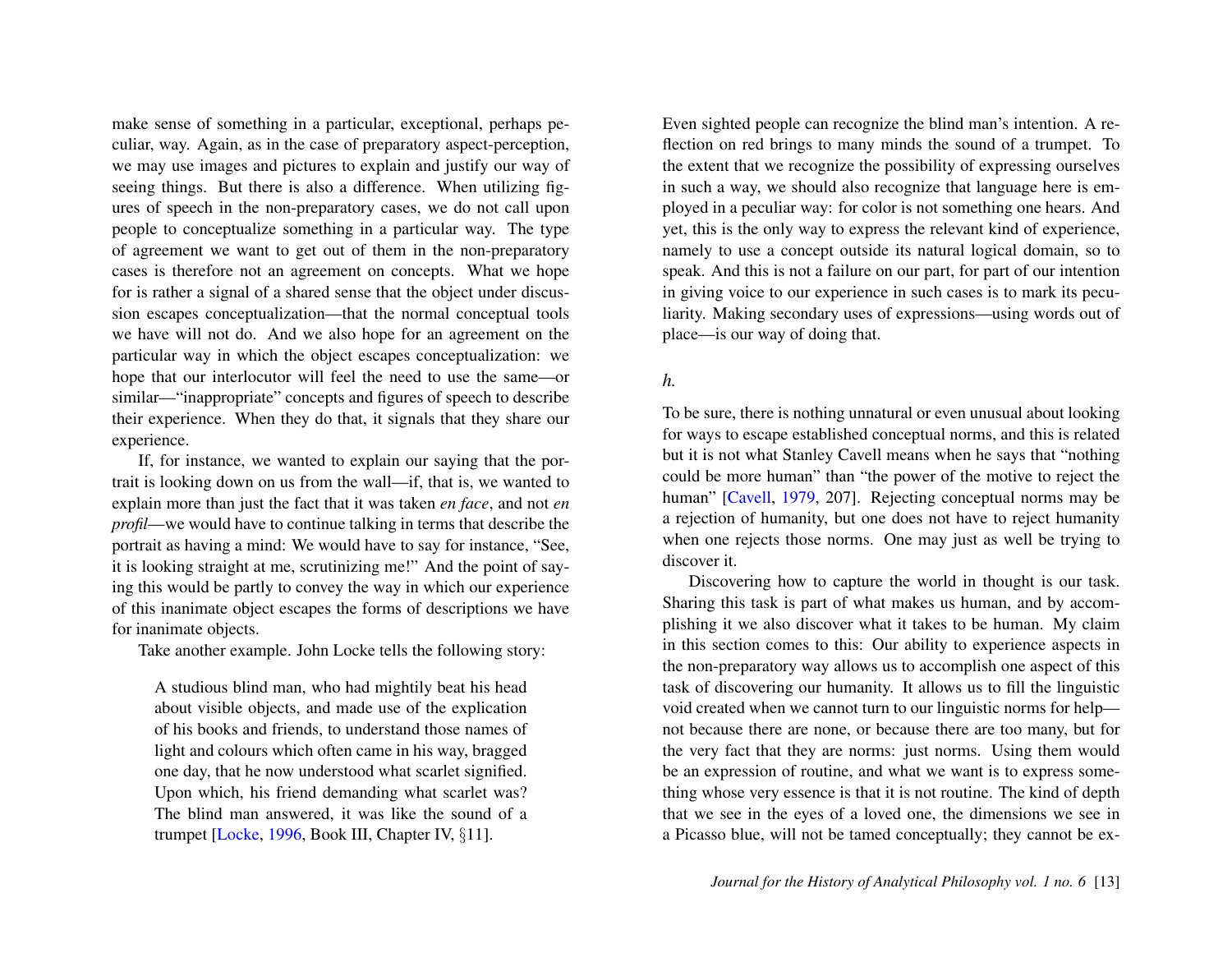pressed literally. We therefore have to appeal to essential figures of speech—figurative language that does not allow for literal translation.

Using essentially figurative language does not reveal a way of making sense of the situation any more than it reveals the way the particular way—in which the situation escapes our ability to make sense of it. Put differently, when having a non-preparatory aspect-experience, part of the phenomenon that we need to capture in thought and get others to see—part of what our form of expression attempts to grasp—is a certain ingraspability in the phenomenon: Whereas to capture things in thought is normally to conceptualize them, in the non-preparatory cases to capture things in thought is also to capture the way in which these things frustrate conceptualization—thwart committed mater-of-course application of concepts.

There is much more to investigate in connection with aspectperception. As I mentioned, the topic stands at the crossroad of quite a few philosophical topics in the philosophy of psychology, of art, of religion, ethics, and mathematics. I would like, in conclusion, to suggest that the matter has deep metaphilosophical implications: If aspect-perception is indeed a form of reflecting on language, then we may ask: Is there a lesson here to be learnt about the forms that philosophical reflection may, or perhaps in some cases should, take? – It seems to me a matter worth pursuing.

> *Reshef Agam-Segal Virginia Military Institute* reshefas@gmail.com

# **Typeset in LATEX**

# *Notes*

<span id="page-14-0"></span><sup>[1](#page-1-0)</sup>For their comments and discussion, I am grateful and indebted to Avner Baz, Alice Crary, Keren Gorodeisky, Arata Hamawaki, Kelly Jolley, Oskari Kuusela, David Seligman, Michael Watkins, and Dafi Agam-Segal.

<span id="page-14-1"></span> ${}^{2}$  ${}^{2}$  ${}^{2}$ By talking about conceptual clarity I do not mean to imply that we are unclear about the concepts yet clear about the object. Rather, the unclarity here is twofolded: We do not know whether a concept—*baby, embryo*—appropriately applies to the object, and in that sense are not clear about the concept; but at the same time we are not clear about how to call, and in general treat, the object, and in that sense we are unclear about the object.

#### <span id="page-14-3"></span><span id="page-14-2"></span><sup>[3](#page-2-0)</sup>See [\[Wittgenstein,](#page-17-2) [1980,](#page-17-2) §347]

<sup>[4](#page-2-1)</sup>This is admittedly a figurative way of putting the matter. However, I submit that there is no non-figurative way of expressing this idea. In discussing the phenomena and the experiences of aspect, Wittgenstein often makes use of figurative language: "The substratum of this experience is the mastery of a technique" [\[Wittgenstein,](#page-17-1) [1958,](#page-17-1) 208]. "[...] what I perceive in the dawning of an aspect is not a property of the object, but an internal relation between it and other objects" [\[Wittgenstein,](#page-17-1) [1958,](#page-17-1) 212]. "It is as if one had brought a concept to what one sees, and one now sees the concept along with the thing. It is itself hardly visible, and yet it spreads an ordering veil over the objects" [\[Wittgenstein,](#page-17-2) [1980,](#page-17-2) §961]. Figurative language itself becomes a topic in Wittgenstein's discussion. When describing secondary uses of language, he notes that some phenomena cannot be described except in figurative language. "Seeing aspects," I submit, is a secondary use of "seeing." To defend this claim will take me too far off course, but I briefly discuss the idea of secondary use of language in §3f.

<span id="page-14-4"></span> $5$ Thus, says Wittgenstein: "[...] I take it as the typical game of 'seeing something as something,' when someone says 'Now I see it as this, now as that.' When, that is, he is acquainted with different aspects, and that *independently* of his making any application of what he sees" [\[Wittgenstein,](#page-17-2) [1980,](#page-17-2) §411].

<span id="page-14-5"></span> $6$ What one brings to an object in such cases are typically images and feelings that are psychologically associated with a certain concept. One may therefore say that this is a form of thinking without concepts. It is however equally worthwhile to think of it as a particular form of thinking with a concept, that does not manifest mastery of the language-game with the concept—"an exercise of an unapplied concept," as it were. (I take the expression from [\[Geach, P.T.,](#page-17-9) [1957,](#page-17-9) 14] who treats it as an absurdity.) This will allow us to see the matter as part of a larger investigation of thinking with and about concepts.

There is a question here about what is, and what is not, part of the languagegame with a concept. The employment of a concept in aspect-perception is not external to the language-game with the concept, but it is not a criterion for the mastery of that game, so it is not quite internal either.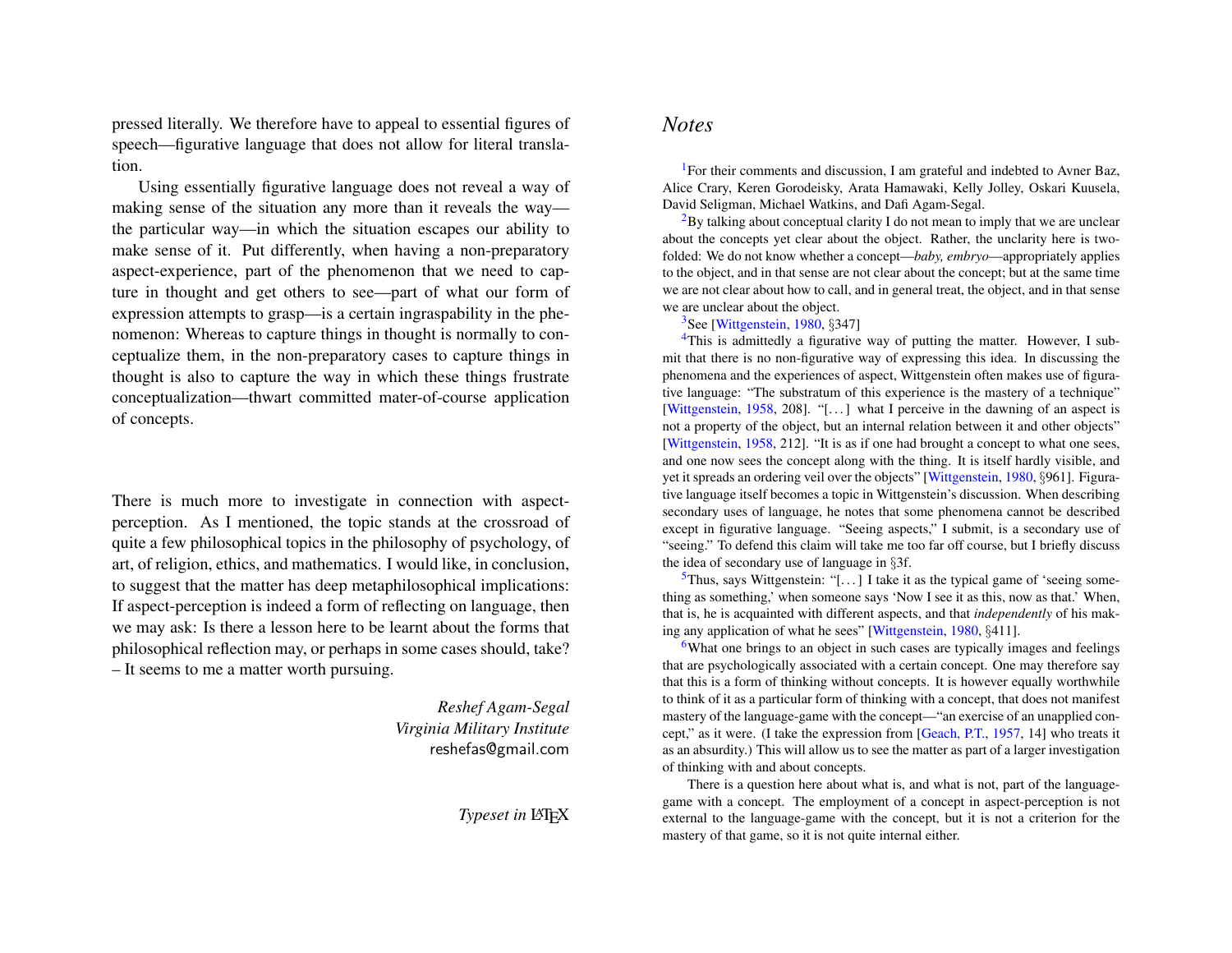<span id="page-15-0"></span> ${}^{7}$  ${}^{7}$  ${}^{7}$ A similar distinction is implicitly made by Avner Baz: "what exactly is meant by 'his sudden realization that the picture-object is both a picture-meek-man and a picture-complacent-businessman'[?] Does it mean that he suddenly realizes—it all of a sudden occurs to him—that it could serve as either of them, be taken or interpreted to be either of them? Or does it mean that he found he could see it as one or the other?" [\[Baz,](#page-17-5) [2010,](#page-17-5) 242]. Unlike me, Baz does not connect the phenomena of aspects to adopting a reflective attitude towards language.

<span id="page-15-1"></span><sup>[8](#page-3-3)</sup>A note of warning: When we suddenly notice an aspect, we may sometimes express this by saying "I've just realized it is a duck!" That is, we may use the term 'realize'—and likewise 'identify,' and 'recognize'—to express aspect experiences. What is important, however, is not what term we use, but what we intend by using it: whether we intend to be making a conceptual judgment, in which case we are not expressing an aspect-experience; or whether we alternatively intend to say that we have brought a concept to the object but have not thereby committed ourselves to treating the object as if it decisively falls under that concept, in which case we are expressing an aspect-experience.

<span id="page-15-2"></span><sup>[9](#page-3-4)</sup>I borrow this expression from [\[McDowell,](#page-17-10) [1981,](#page-17-10) 141–62]. I am using the expression in a different way, however. McDowell uses it to refer to an illusory standpoint, independent of all human activities and reactions. As I explain in §1d, I do not take the standpoint from which we see aspects to be dehumanized.

<span id="page-15-3"></span> $10<sup>10</sup>$  $10<sup>10</sup>$ I therefore side with Avner Baz in his criticism of Stephen Mulhall's treatment of aspect-seeing as characterizing our general relation to the world. See [\[Baz,](#page-17-4) [2000,](#page-17-4) 97–121] and [\[Mulhall,](#page-17-11) [2001\]](#page-17-11).

<span id="page-15-4"></span><sup>[11](#page-4-1)</sup>This does not have to be a  $d\ell j\dot{a}$  *vu* experience, in which we feel that *this* has happened before. It can rather be a feeling that can be described as a feeling that we already have a slot in our mind for this experience.

<span id="page-15-6"></span><span id="page-15-5"></span>[12](#page-4-2)See also [\[Wittgenstein,](#page-17-2) [1980,](#page-17-2) §1025].

[13](#page-4-3)See [\[Wittgenstein,](#page-17-2) [1980,](#page-17-2) §§175–6], and [\[Wittgenstein,](#page-17-1) [1958,](#page-17-1) 210]: "I should like to say that what dawns here lasts only as long as I am occupied with the object in a particular way."

<span id="page-15-7"></span>[14](#page-4-4)Wittgenstein talks of two ways of experiencing things *sub specie aeternitatis*: "besides the work of the artist there is another through which the world may be captured *sub specie aeternitatis*. It is—as I believe—the way of thought which as it were flies above the world and leaves it the way it is, contemplating it from above in its flight" [\[Wittgenstein,](#page-17-12) [1998,](#page-17-12) 7]. Possibly, these correspond to the two kinds of aspect-perception I discuss in §§2-3.

<span id="page-15-8"></span> $15$ Not that when this happens we are necessarily aware of this interest, or that we would necessarily describe it as a linguistic interest if we were aware of it, or as an interest in making sense in general. One does not have to be a philosopher of language to experience aspects; but one also does not have to be such a philosopher to have an interest in making sense of things.

<span id="page-15-9"></span> $16$ David Seligman argues for a similar idea: "When I 'experience the meaning

of a word' it is as if I were providing contexts for its use. I do not actually provide them, but I must be able to do so" [\[Seligman,](#page-17-13) [1976,](#page-17-13) 216]. Seligman here makes an important connection between seeing aspects and experiencing the meaning of a word, which I accept. I further agree with Seligman that when one sees an aspect or experiences the meaning of a word, one often has the ability to provide a context for use: there is often a use in the horizon, but not in actuality—a use that involves an exercise of a conceptual commitment. Unlike Seligman, I do not take such experiences to always have a use that involves a conceptual commitment in view. To employ the terms I shall explain below, the ability to provide such a context is only a necessary criterion for the experience in some preparatory, but not in non-preparatory, aspect-experiences.

<span id="page-15-10"></span> $17$ With regard to this last example, there are at least two forms that the objection to same-sex marriage takes: (1) there are those who think that such a thing can exist, and so for instance, that there is no problem calling two women who go through some ceremony "married;" they believe, however, that same-sex couples should not go through such ceremonies, or that even if they do, they should not be legally recognized as married. (2) There are those who would regard same sex marriage as a conceptual impossibility. They would not even allow that the two women who went through the ceremony are properly called "married." For such people such "marriage" is akin to marrying a table: whatever ceremony you go through with a table, they would say, it would be a mistake to call it "marriage" (even if people chose to make it legal), and they think that the same holds for same-sex couples.

<span id="page-15-11"></span><sup>[18](#page-6-0)</sup>In [\[Wittgenstein,](#page-17-12) [1998,](#page-17-12) 97] Wittgenstein claims that life can force the concept *God* on us. This, however, would be an example for a kind of non-preparatory aspect-perception.

<span id="page-15-12"></span><sup>[19](#page-7-0)</sup>The words are from Bob Dent's letter dictated to his wife on the eve of his death: [\[Dent,](#page-17-14) [1999,](#page-17-14) 19–32].

<span id="page-15-14"></span><span id="page-15-13"></span> $20$ For a defense of this view, see [\[Bachelard,](#page-17-15) [2002,](#page-17-15) 131–40]

<sup>[21](#page-7-2)</sup>See [\[Wittgenstein,](#page-17-2) [1980,](#page-17-2) §381] for a discussion of the Mona Lisa case mentioned above. Regarding the heap-grain case, this refers to the famous Sorites Paradox: A difference of one grain does not turn a bunch of grains into a heap. One grain is not a heap, and a million are. By these assumptions, it seems that there both must and cannot be a cutoff point in which a bunch of grains turns into a heap. This paradox reflects, I believe, a sort of conceptual uncertainty. When applied to this sort of case, my suggestion that this uncertainty can be resolved with the help of aspect-perception amounts to the claim that by adopting a disengaged attitude, and letting oneself experience aspects—feel what it would be like to conceptualize the matter in this way or that—we may be able to say what the cutoff point is. At the same time, however, our idea of what it is for there to be a cutoff point in the first place, and thus of what it is to draw a cutoff point, may completely change in the process. For a defense of the claim that we cannot discover cutoff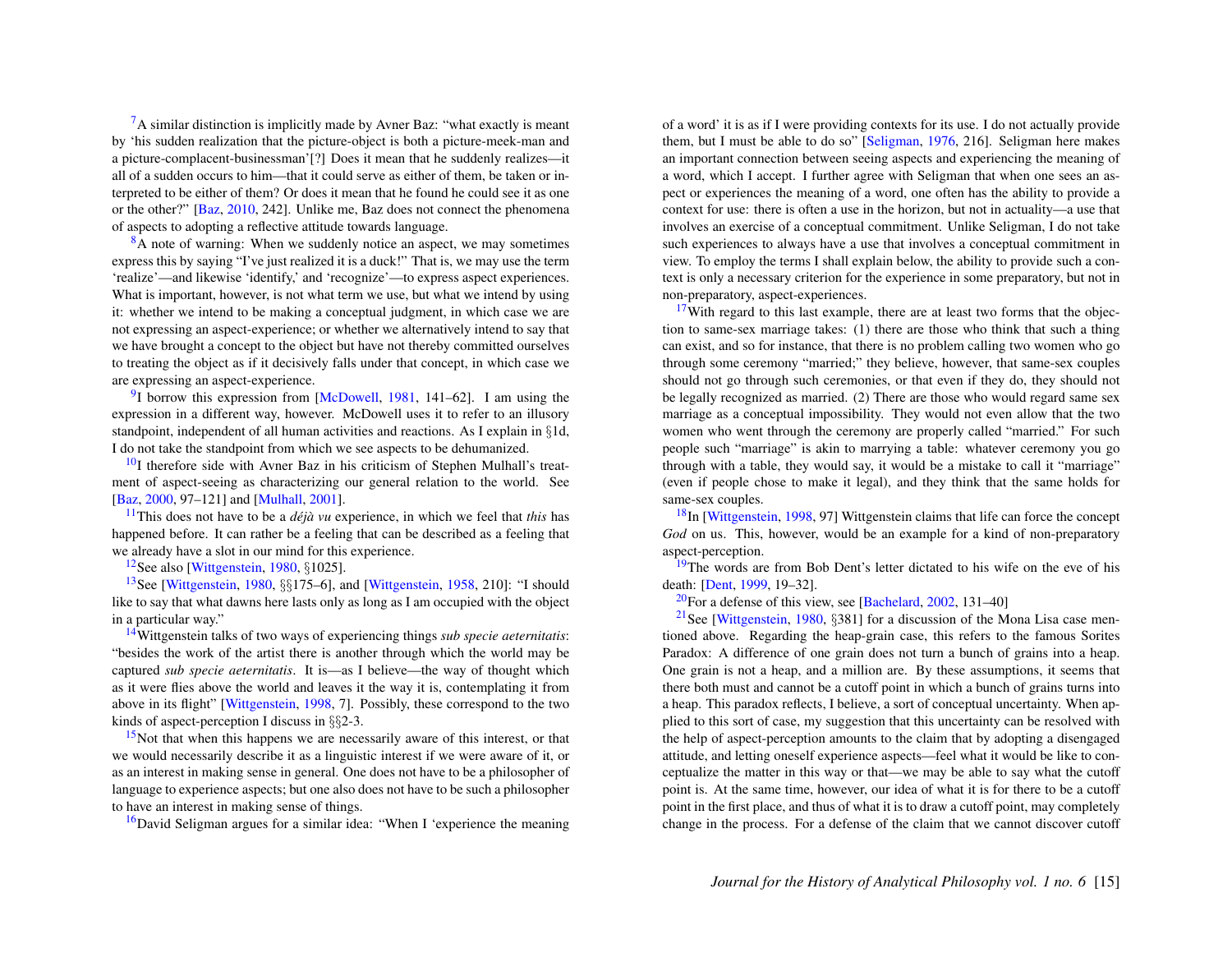points, see [\[Williamson,](#page-17-16) [1994\]](#page-17-16). It is not part of Williamson's account, however, to spell out exactly what it is for there to be a cutoff point in different cases in the first place, and what it is—what it means—to draw a cutoff point in the different cases.

<span id="page-16-0"></span> $22$ For further discussion of aspect-perception in connection with the philosophy of mathematics see [\[Diamond,](#page-17-17) [1991b,](#page-17-17) 243–66]; [\[Floyd,](#page-17-18) [2010,](#page-17-18) 314–37].

<span id="page-16-1"></span> $^{23}$  $^{23}$  $^{23}$ Richard Eldridge makes similar claims in [\[Eldridge,](#page-17-19) [2003\]](#page-17-19). He claims that "elucidatory-critical understanding is *perceptual*, not inductive or deductive" (143), and he thinks that the perception here is also not ordinary, but rather "imaginative." I here concentrate on one particular type of imaginative perception: the experiencing of an object through the medium of a concept.

<span id="page-16-2"></span> $24$ And this has clear ties to Kant's view of aesthetic judgment: "the judgment" of taste determines the object, independently of concepts," [\[Kant,](#page-17-20) [1952,](#page-17-20) 5:219]. Furthermore, the beauty judgment in Kant's view does not conceptualize the object: "it does not join the predicate of beauty to the concept of the object" (5:215). In Kant's terms, we may say that both preparatory and non-preparatory aspectperception involve *reflective* rather than *determining* judgment (see 5:179), the point of preparatory—but not non-preparatory—reflection being conceptualization. More generally, this whole discussion connects with what seems to be a close relation between the philosophical interests of Kant and Wittgenstein: to distinguish between and explore different forms of rationality, of judgment, of exercising concepts, and of thinking.

<span id="page-16-3"></span> $25$ This involves a type of recognition of a person, and may thus be regarded as a moral matter. In the background there is here a philosophical worry about the possibility of distinguishing between moral and aesthetic judgments by saying that they have different forms. Kant, for one, seems to have been after something like this.

<span id="page-16-4"></span> $26$ Elsewhere, Baz similarly argues that "we are almost bound to mislead ourselves" if we take the duck-rabbit and examples like it as paradigmatic [\[Baz,](#page-17-21) [2011,](#page-17-21) 710]

<span id="page-16-5"></span> $^{27}$  $^{27}$  $^{27}$ Baz makes a similar point elsewhere: "What we need, then, if this experience [the experience of the ordinary] is not to be lost on us, [. . . is ] to find it [the ordinary] *new*" [\[Baz,](#page-17-4) [2000,](#page-17-4) 99].

<span id="page-16-6"></span><sup>[28](#page-11-1)</sup>See also Wittgenstein on a word "striking a note on the keyboard of the imagination" [\[Wittgenstein,](#page-17-1) [1958,](#page-17-1) §6], and Cora Diamond on "Now I know what 'down' means!" in [\[Diamond,](#page-17-22) [1991a,](#page-17-22) 233].

<span id="page-16-7"></span> $29$ In [\[Wittgenstein,](#page-17-2) [1980,](#page-17-2) §125], Wittgenstein describes a certain experience as "a feeling of unreality."

<span id="page-16-8"></span> $30$ "[...] by my attitude towards the phenomenon I am laying an emphasis on it: I am concentrating on it, or retracing it in my mind, or drawing it, etc." [\[Wittgen](#page-17-23)[stein,](#page-17-23) [1969,](#page-17-23) 160–3]. The quotation is taken from a context in which Wittgenstein discusses a related issue. The relation to the present context is made explicit in [\[Wittgenstein,](#page-17-1) [1958,](#page-17-1) 207].

<span id="page-16-9"></span> $31$  For Wittgenstein, what distinguishes secondary uses from metaphors is that metaphors can be "translated" into literal language, and secondary uses cannot. For further discussion, see [\[Diamond,](#page-17-22) [1991a\]](#page-17-22).

<span id="page-16-10"></span> $32$ This is connected to Kant's claims about the kind of agreement we can expect when making aesthetic judgments. Such judgments, he says, have only subjective, not objective universality: they are made in what Kant calls a "universal voice" with the expectation of universal agreement. But since they do not rely on prior conceptual commitments, they cannot logically necessitate agreement. If I am right, then in opposition to Kant, our expectations should be similarly construed in some non-aesthetic cases: the applicability of this form of judgment (in Kant's sense of the word) is not limited only to aesthetic cases.